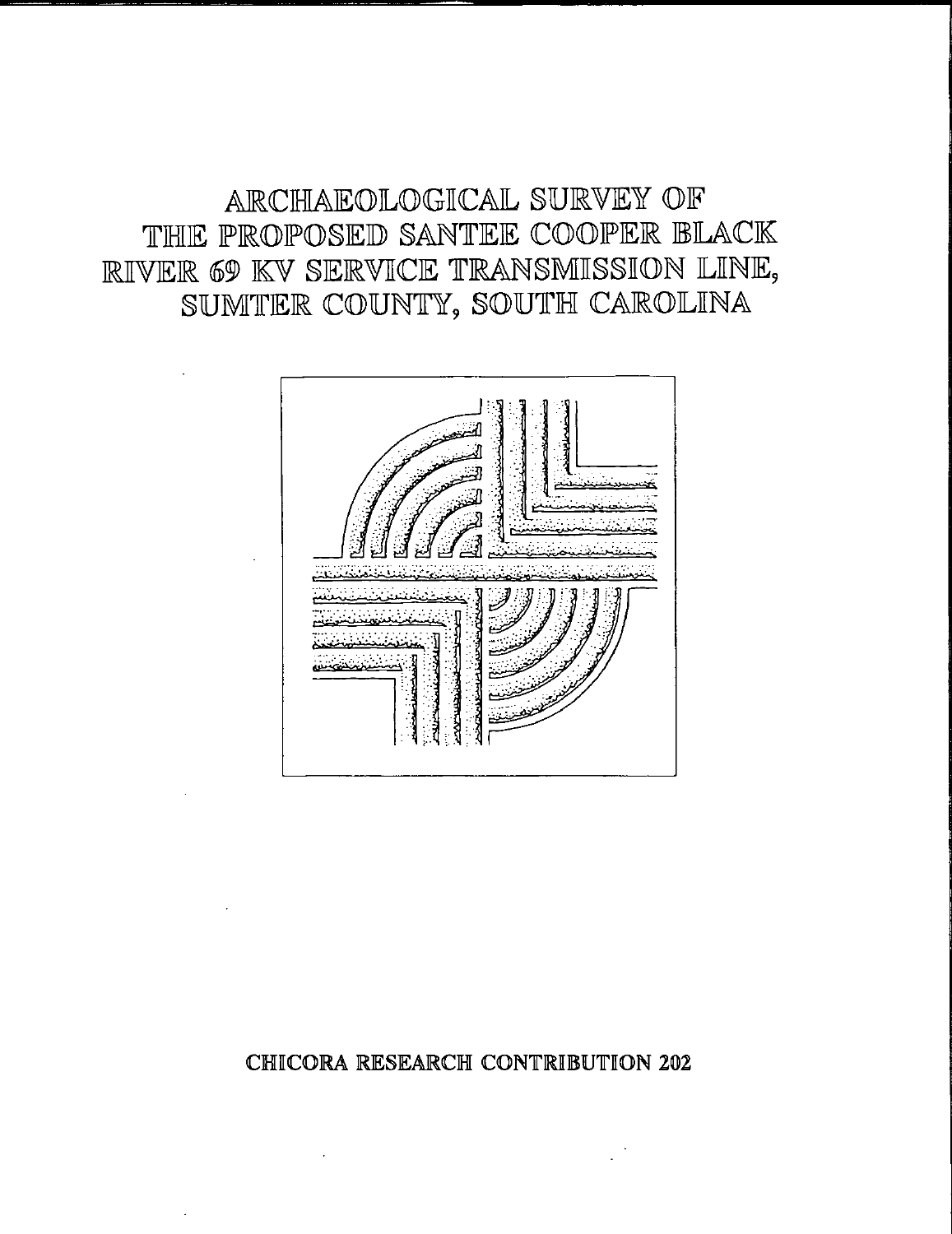© 2001 by Chicora Foundation, Inc. All rights reserved. No part of this publication may be reproduced, stored in a retrieval system, transmitted, or transcribed in any form or by any means, electronic, mechanical, photocopying, recording, or otherwise without prior permission of Chicora Foundation, Inc. except for brief quotations used in reviews. Full credit must be given to the authors, publishef, and project sponsor.

- - - -- ---- ------ \_\_ \_\_\_\_.....\_\_ -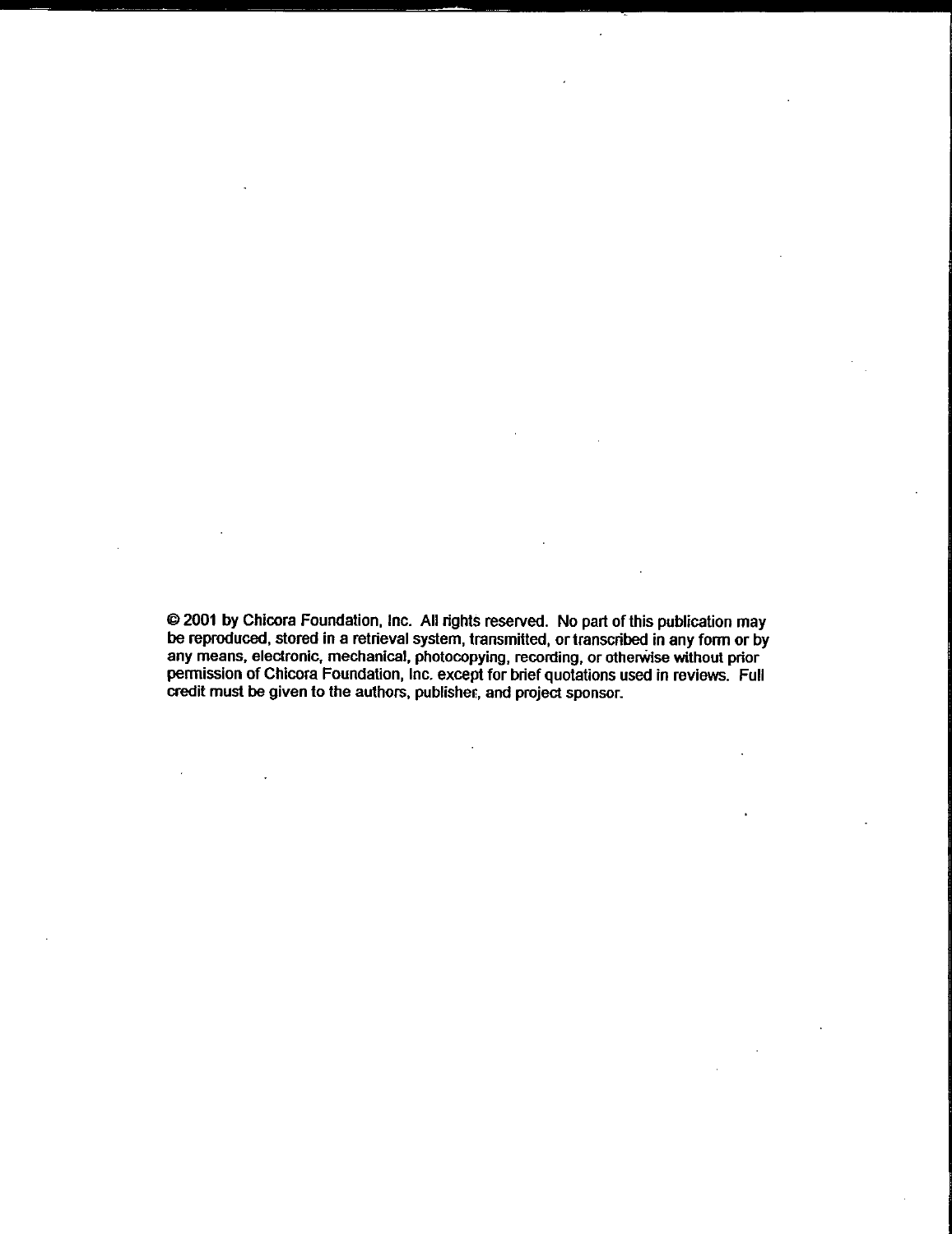## **ARCHAEOLOGICAL SURVEY OF THE PROPOSED SANTEE COOPER BLACK RIVER 69 KV SERVICE TRANSMISSION LINE, SUMTER COUNTY, SOUTH CAROLINA**

 $\ddot{\phantom{a}}$ 

 $\ddot{\phantom{a}}$ 

Prepared for: Mr.' Ken Smoak Sabine and Waters, Inc. P.O. Box 1071 Summerville, South Carolina 29483

> Prepared By William B. Barr

> > $\ddot{\phantom{a}}$

 $\Delta$ 

 $\mathbf{r}$ 

 $\mathcal{L}^{\mathcal{L}}$ 

Chicora Research Contribution 202

Chicora Foundation, Inc. P.O. Box 8664  $*$  861 Arbutus Drive Columbia, South Carolina 29202 803/787-6910 Email: chicoral@aol.com

December 17, 1996

This report is printed on permanent paper  $\infty$ .

 $\bar{a}$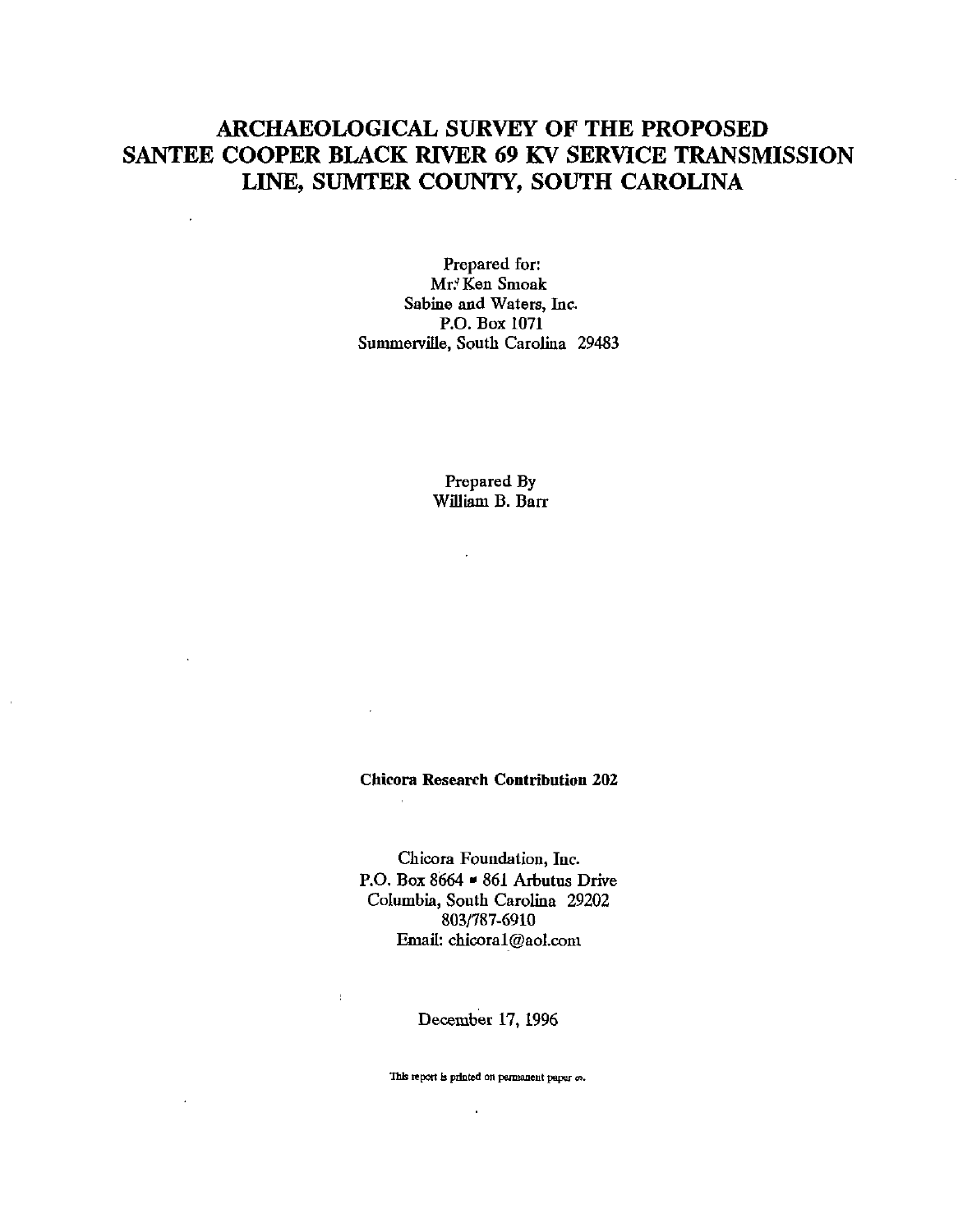### **ABSTRACT**

This study presents the results of an intensive archaeological survey of the proposed Santee Cooper Black River 69 KV service transmission line corridor approximately 4 miles east of Shaw Air Force Base and northwest of the city of Sumter in Sumter County, South Carolina. The purpose of this investigations was to locate any archaeological sites which may exist in the corridor and evaluate them for their eligibility for inclusion on the National Register of Historic Places.

Examination of the site files housed at the South Carolina Institute of Archaeology and Anthropology indicated that there were no sites for the corridor. An inquiry was made to the South Carolina Department of Archives and History for any previous architectural surveys or the presence of an National Register properties, sites, districts, or objects.

An intensive archaeological survey of the 12,520 foot long corridor failed to identify any archaeological sites or standing structures within the presumed project area.

**The survey, however, was hindered by a**  substantial regrowth of understory, as well as the failure to encounter a completely cut line on Section 2, 4, and 5 of the survey line. The majority of the survey was conducted using the available plan sheet (Drawing Number 5155-FOZ-5001) and running transects by compass. As a result, Santee Cooper and their contractors should be especially alert for unrecorded archaeological **remains, such as concentrations of bricks, historic ceramics, pottery, or arrowheads, and immediately**  report any of their discoveries to either their project archaeologist or the State Historic Preservation Office.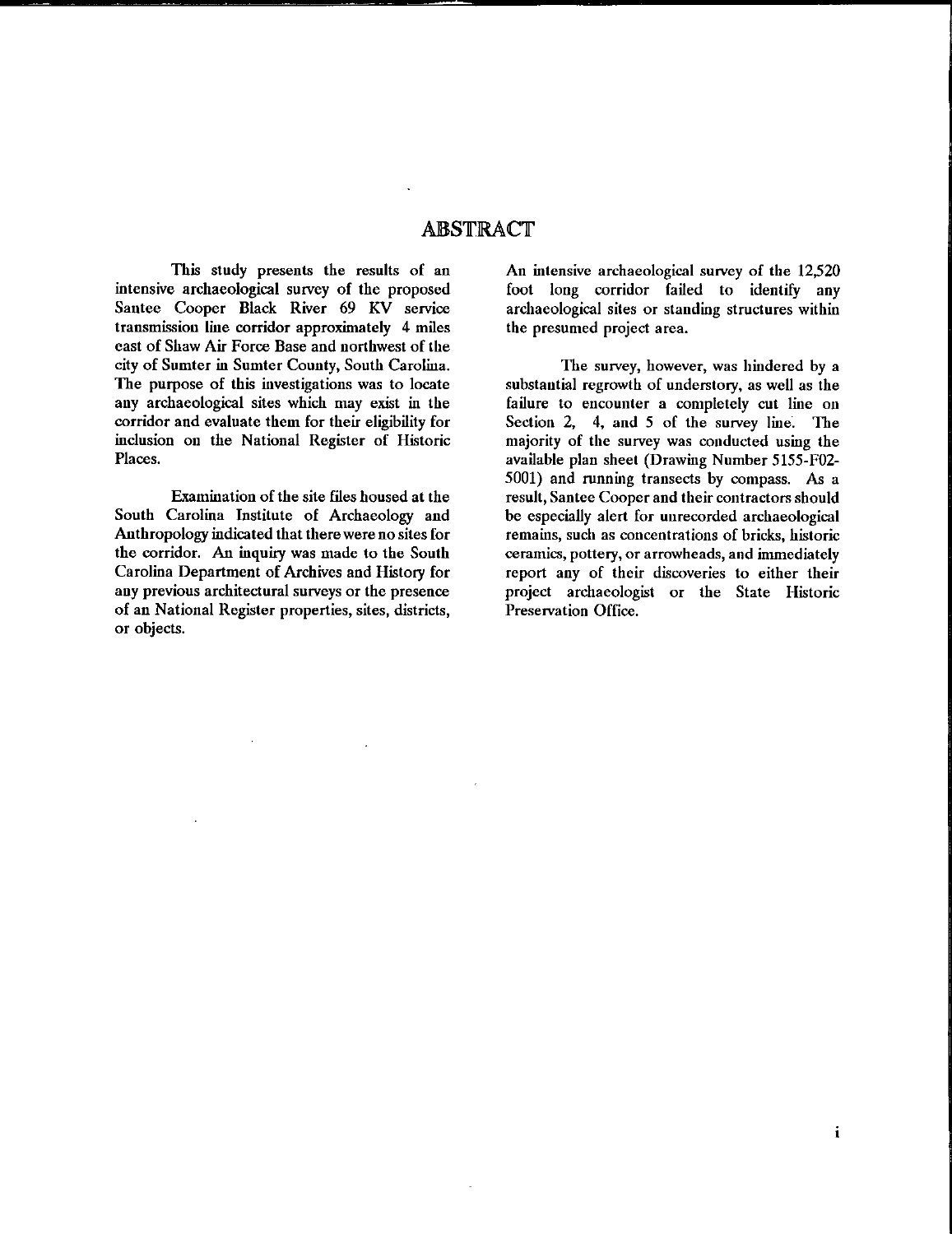## **TABLE OF CONTENTS**

 $\bar{\mathbf{r}}$ 

 $\mathcal{A}$ 

 $\alpha=0$ 

 $\mathcal{L}^{\pm}$ 

 $\bar{z}$ 

 $\ddot{\phantom{a}}$ 

 $\ddot{\phantom{a}}$ 

| List of Figures                                                                                 | $\dot{\mathbf{v}}$ |
|-------------------------------------------------------------------------------------------------|--------------------|
| Introduction                                                                                    |                    |
| <b>Natural Environment</b>                                                                      | 5                  |
| <b>Background Research</b><br>Previous Archaeology<br>Prehistoric Synopsis<br>Historic Synopsis | 7<br>7<br>11       |
| <b>Field Methods</b>                                                                            | 15                 |
| <b>Results and Conclusions</b>                                                                  | 17                 |
| References Cited                                                                                | 19                 |

 $\mathcal{A}$ 

 $\sim$   $\sim$ 

 $\bar{z}$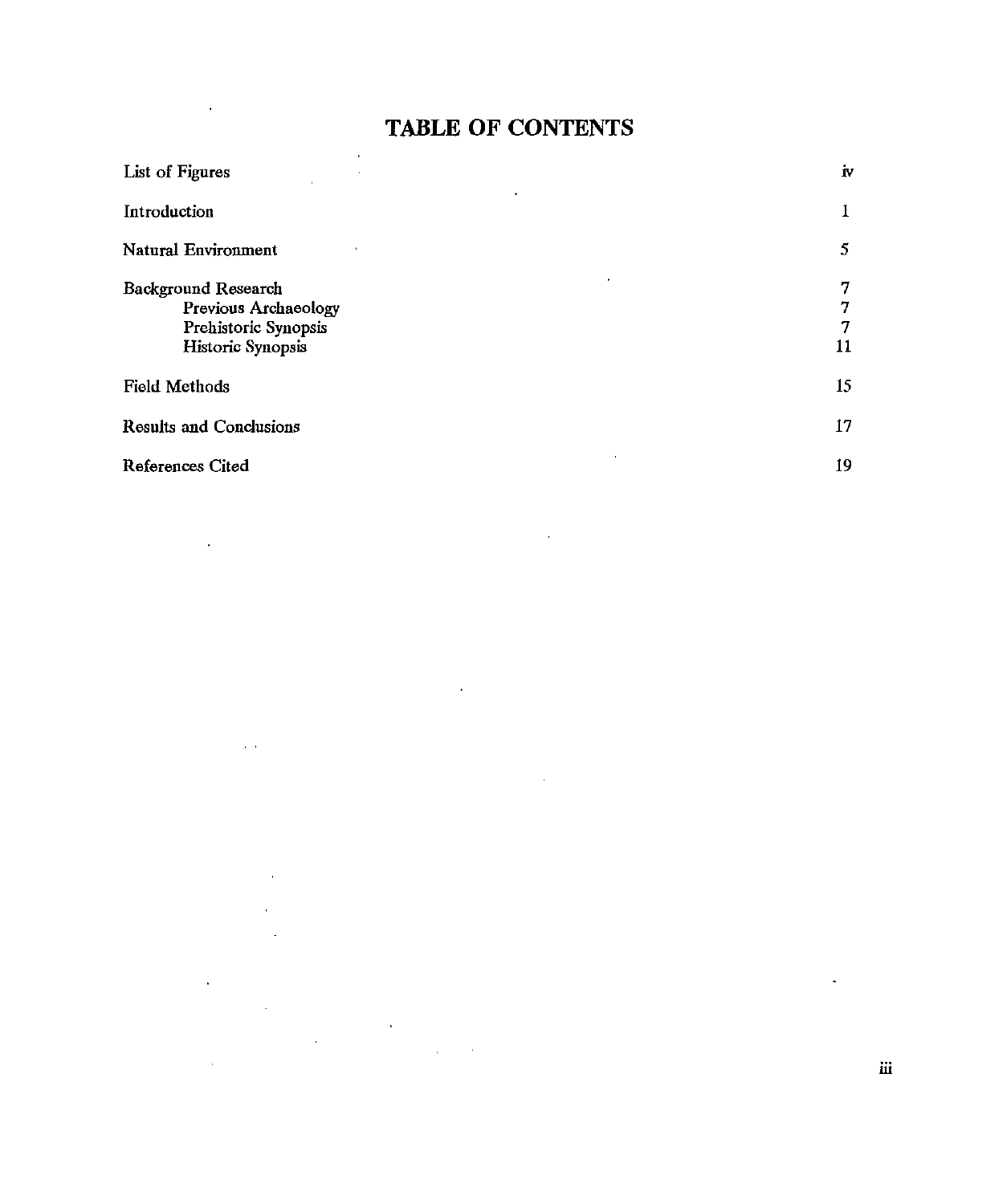## **LIST OF FIGURES**

 $\hat{\mathcal{A}}$ 

 $\mathcal{L}^{\text{max}}_{\text{max}}$  , where  $\mathcal{L}^{\text{max}}_{\text{max}}$ 

 $\sim$   $\sim$ 

 $\hat{\textbf{z}}$ 

|                | Location of the project area on the 1:100,000 scale Sumter topographic map    |     |
|----------------|-------------------------------------------------------------------------------|-----|
| 2 <sub>1</sub> | Location of the project area on the 1982 Sumter West/East USGS quadrangle map |     |
| 3.             | General view of topography and vegetation on Section 4                        |     |
| 4.             | General view of topography and vegetation on Section 5                        |     |
| 5.             | Chronology of Woodland and Protohistoric Periods in South Carolina            |     |
| 6.             | Mouzon map $(1775)$                                                           | 12. |
| 7.             | Mills Atlas (1826)                                                            | 13  |
| 8.             | Sketch map of the survey corridor                                             | 16  |

 $\mathcal{L}^{\text{max}}_{\text{max}}$  and  $\mathcal{L}^{\text{max}}_{\text{max}}$ 

 $\mathcal{L}^{\text{max}}_{\text{max}}$  , where  $\mathcal{L}^{\text{max}}_{\text{max}}$ 

 $\label{eq:2.1} \frac{1}{2} \int_{\mathbb{R}^3} \frac{1}{\sqrt{2}} \, \frac{1}{\sqrt{2}} \, \frac{1}{\sqrt{2}} \, \frac{1}{\sqrt{2}} \, \frac{1}{\sqrt{2}} \, \frac{1}{\sqrt{2}} \, \frac{1}{\sqrt{2}} \, \frac{1}{\sqrt{2}} \, \frac{1}{\sqrt{2}} \, \frac{1}{\sqrt{2}} \, \frac{1}{\sqrt{2}} \, \frac{1}{\sqrt{2}} \, \frac{1}{\sqrt{2}} \, \frac{1}{\sqrt{2}} \, \frac{1}{\sqrt{2}} \, \frac{1}{\sqrt{2}} \,$ 

 $\mathcal{L}^{\text{max}}_{\text{max}}$ 

 $\label{eq:2} \frac{1}{2}\left(\frac{1}{2}\right)^{2} \left(\frac{1}{2}\right)^{2} \left(\frac{1}{2}\right)^{2} \left(\frac{1}{2}\right)^{2}$  $\sim$   $\sim$ 

 $\mathcal{L}^{\text{max}}_{\text{max}}$  and  $\mathcal{L}^{\text{max}}_{\text{max}}$ 

 $\sim$   $\sim$ 

 $\sim 10^{11}$ 

 $\label{eq:2.1} \mathcal{L}(\mathcal{A}) = \mathcal{L}(\mathcal{A}) = \mathcal{L}(\mathcal{A})$ 

 $\mathcal{A}$ 

 $\Delta \sim 10^4$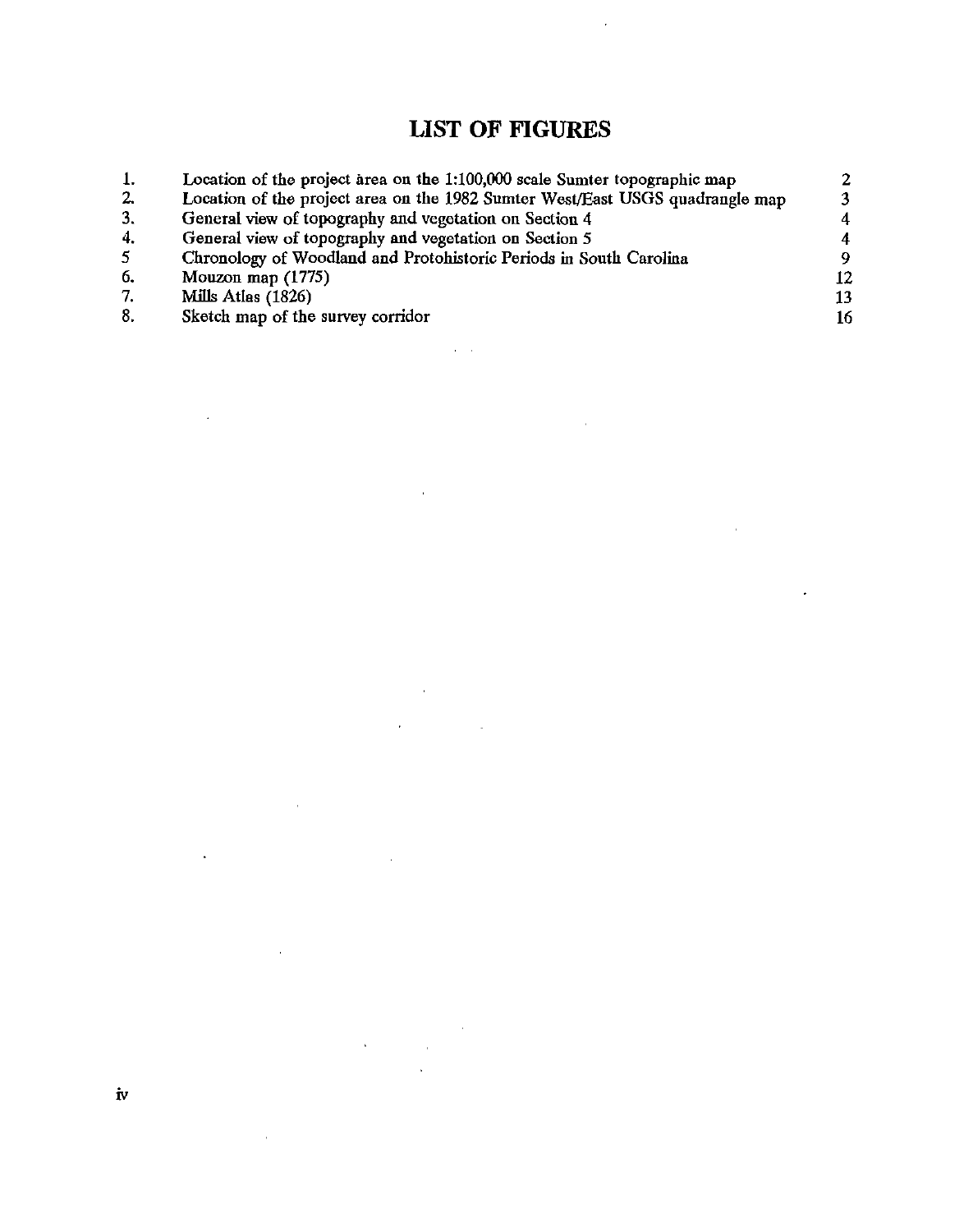### INTRODUCTION

This survey was conducted by Mr. William B. Barr of Chicora Foundation, Inc. for Mr. Ken Smoak of Sabine and Waters. The proposed 12,520-foot long Black River 69 KV service **transmission line corridor is located in**  northwestern Sumter County, along the northeast edge of the town of Sumter and 4 miles east of Shaw Air Force Base (Figure 1). Section 1 of the **transmission line is intended to run from a**  proposed substation located on Jefferson Road northwest for approximately 1,700 feet. At this **point it turns west where Section 2 runs for**  approximately 3,600 feet. A tum to the southwest begins Section 3 where it crosses U.S. Highway 521 and runs for approximately 2,600 feet. Section 4 turns north, running just east of a recently installed sewer line for 4,400 feet. The last 200 feet of this section lies north of S.C. Highway 673. Section 5 then turns west for approximately 220 feet where it terminates at the extant Black River Electrical Cooperative power station. Throughout its length the proposed corridor is no wider than 70 feet (Figure 2).

Topography in the corridor consists of gentle to moderately rolling hills (Figure 3), with a steep slope adjacent to low lying marsh land associated with the Green Swamp drainage (Figure 4). The vast majority of the corridor was covered in dense 3 to 5 year old oak understory. The proposed undertaking will require the clearing and grubbing of the project corridor. Further impact to any archaeological resources will include the actual installation of the metal towers or wood poles, as well as subsequent maintenance. Combined, these activities have the potential to destroy archaeological resources if such resources are within the affected portion of the survey tract.

This study was initiated to provide a detailed explanation of the archaeological survey of the proposed Santee Cooper Black River 69 KV service transmission line proposed by Santee Cooper. Chicora received a request for a budgetary proposal for an intensive survey on

November 1, 1996. Our proposal, dated November 1, 1996, was accepted on November 19·, 1996.

Ms. Rachel Brinson-Marrs examined the site files of the South Carolina Institute of Archaeology and Anthropology and no sites have been previously identified on the tract. A project area map was faxed to Dr. Tracy Powers of the S.C. Historic Preservation Office on November 19, 1996, with a request for information on any **previous architectural surveys or the presence of any National Register sites, districts, properties, or**  objects in the project area. We were informed that **no previously identified cultural resources had**  been discovered with the project boundaries.

**The field investigations were undertaken**  by Chicora Research Archaeologist Mr. William B. Barr and archaeologist technician John D. Hamer on December 11, 1996. The report preparation took place at Chicora Foundation's offices in Columbia on December 17, 1996.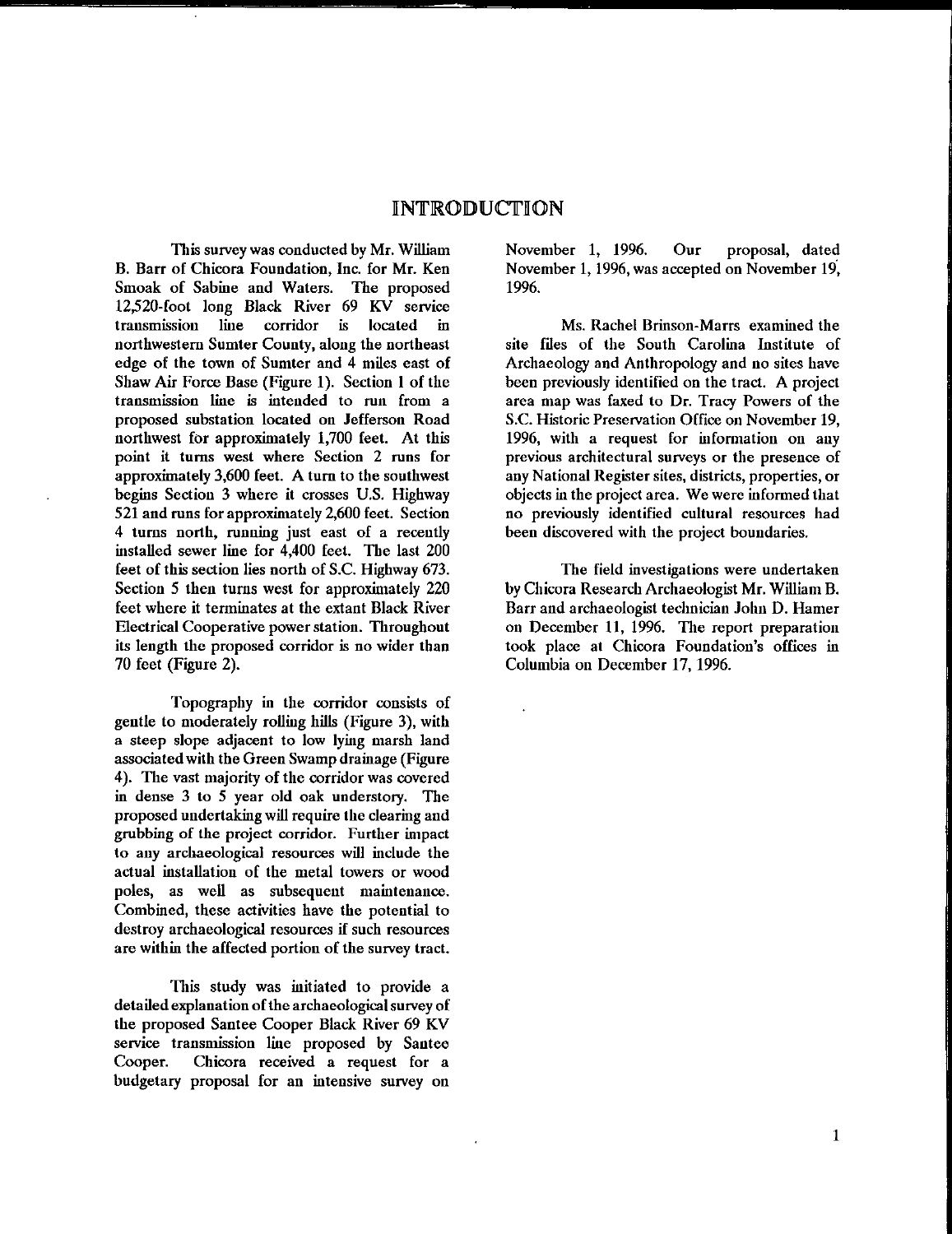**BLACK RIVER** TRANSMISSION LINE SURVEY





Á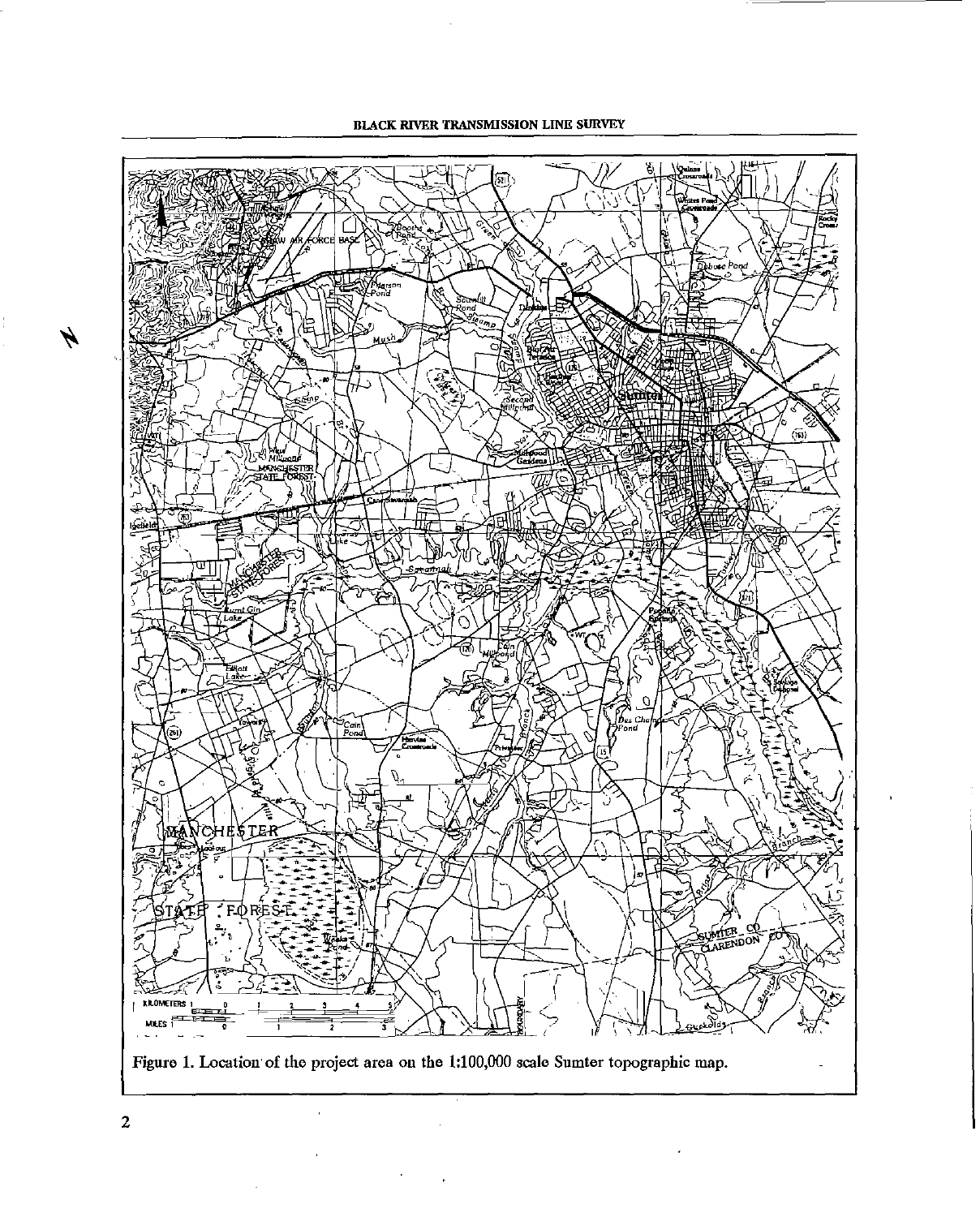INTRODUCTION

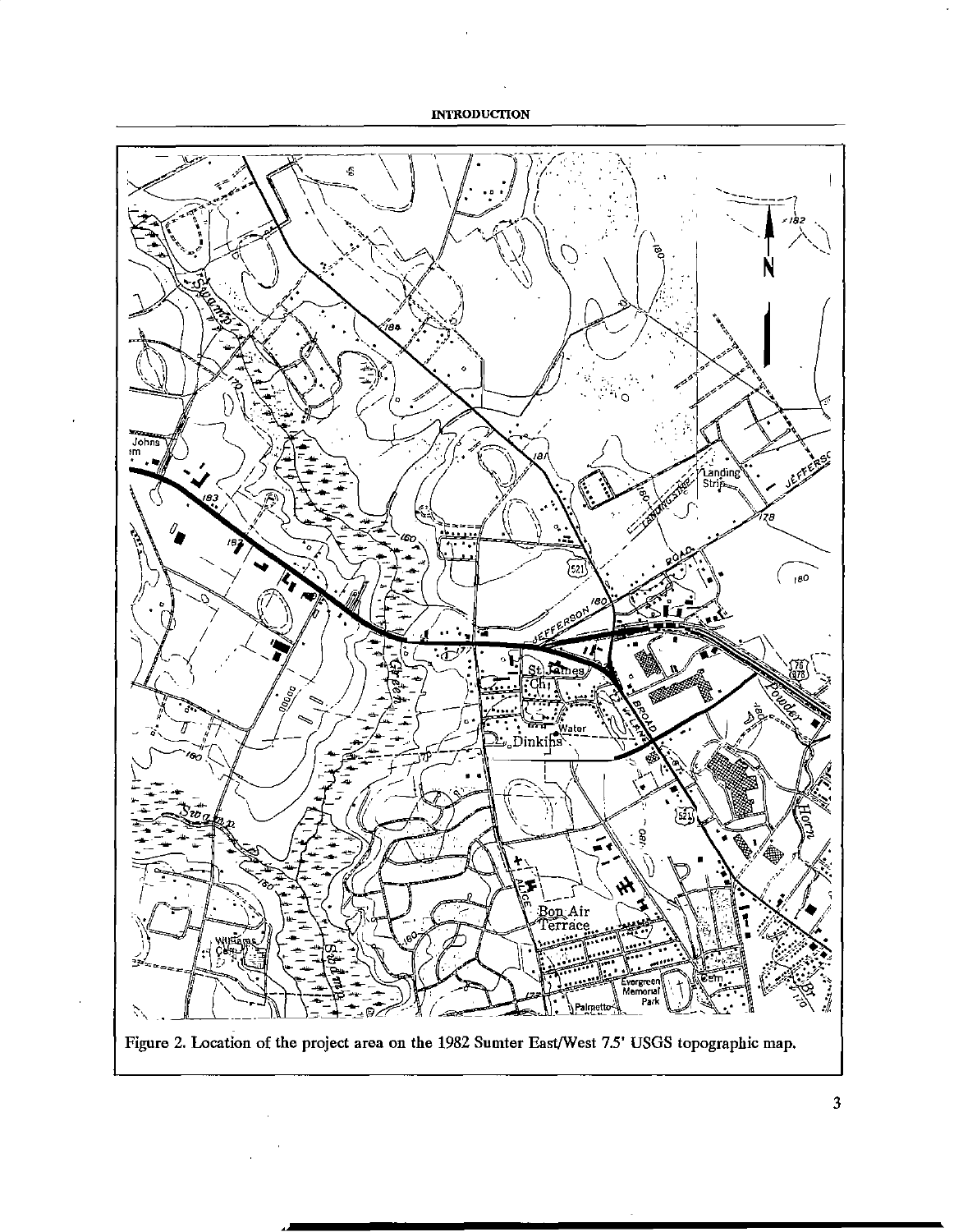BIACK RIVER TRANSMISSION LINE SURVEY



Figure 4. General view of topography and vegetation on Section 5, looking to the north.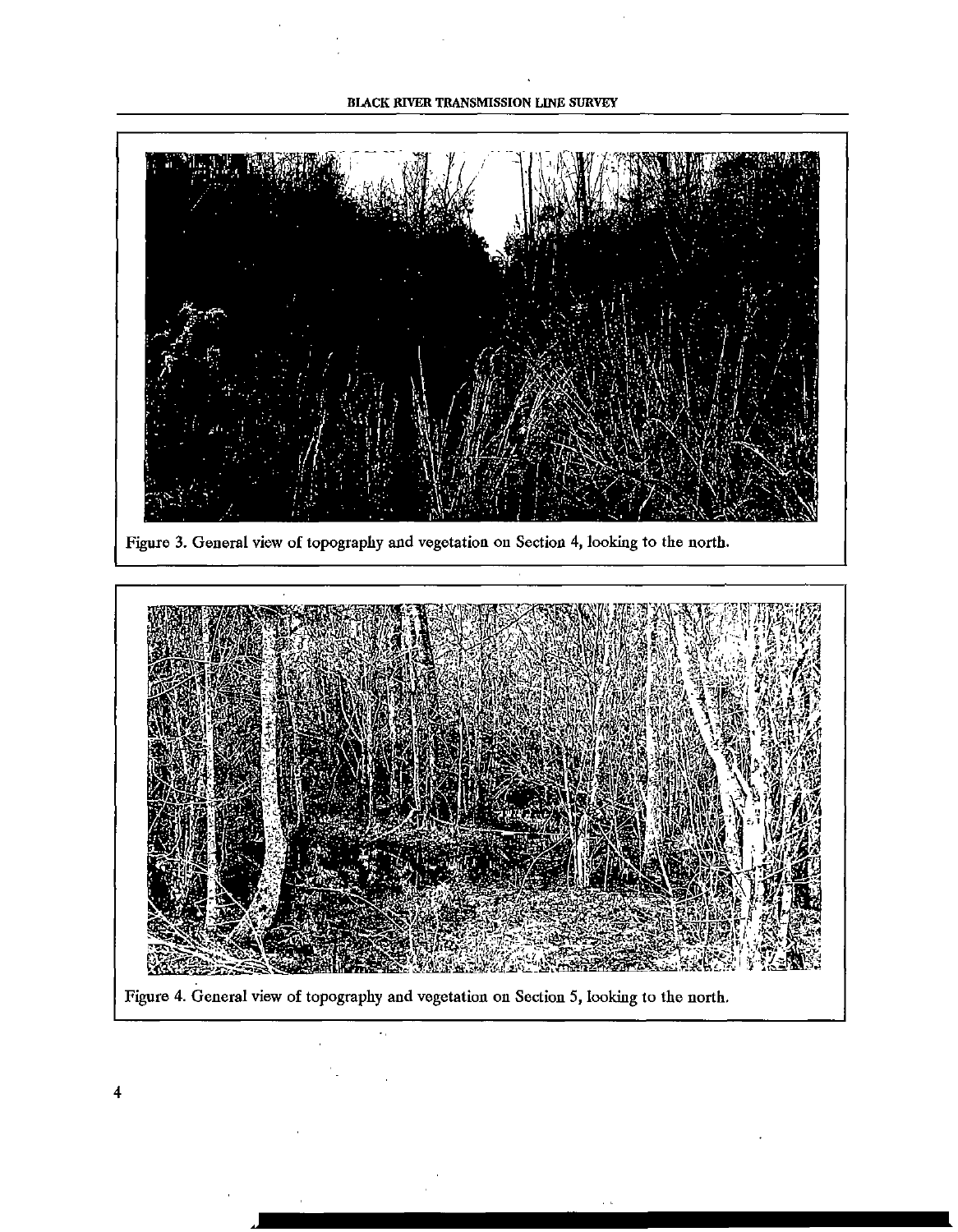## NATURAL ENVIRONMENT

Sumter County is situated in the central portion of South Carolina in the Coastal Plain, just east of the Sandhills region. It is bounded to the north by Kershaw County, to the northeast by Florence County, to the south by Clarendon County, to the southwest by Calhoun County, to the west by Richland County, and to the northwest by Kershaw County. The western half of the county is drained by the Wateree River, while the eastern half of the county is drained by the Black River and Lynches River. The project area itself is drained by Green Swamp which flows southwest into the Pocotaligo River.

The inner coastal plain is very similar in many aspects to the middle coastal plain, though, because of extensive weathering, the relief is quite different (Barry 1980:133). Topography varies from nearly level to moderately sloping, and four divisions have been recognized by Burke et al. (1943:2-3), including river bottoms and terraces of the Wateree and Santee Rivers, the sandhills, the middle coastal plain, and the flatwoods. The river bottoms are found east of and parallel to the Santee and Wateree Rivers. In the northern portion of the county these bottoms are narrow and well defined, as they are flanked by high river terraces. In south Sumter County the floodplains extend back to the uplands, often up to 2 miles in distance. The areas of frequent flooding are characterized by hardwood and bottom forests (see Barry 1980:154-158). The adjacent terraces are infrequently flooded and support a willow-alder forest. The sandhills follow a northward course from the lower reaches of the Wateree River to the upper part of the Santee drainage where they swing northeast.

Vegetation in the Sumter County area varies from xeric to mesic mixed hardwoods and pines in the sandhills and uplands to cypress-tupelo swamps and hardwood bottoms in the lower elevations. The

**xeric communities include loblolly pine, post oak,**  southern red oak, mockernut, and pignut hickories.

The mesic plants include loblolly pine, as well as white oak, sweetgum, beech, southern sugar maple, dogwood and hickories. The wetland vegetation includes bald cypress, water tupelo, water ash, red maple, black willow, sycamore, and cottonwood (see Shelford 1963; Barry 1980). Pitts (1974:1) notes that about 36% of the county is cultivated, 2% in pasture, and 53% is wooded. Within the **proposed Santee Cooper corridor, however,**  approximately 97% is wooded and less than 3% is cultivated.

**Elevations in the county range from**  slightly above 100 feet above mean sea level (AMSL) in the bottoms to above 250 feet above sea level (AMSL) in the sandhills region (Bennet<br>et al. 1909:300). The survey corridor is The survey corridor is characterized by elevations ranging from 180 to 160 feet above mean sea level (AMSL). There is a slight to moderate rolling topography throughout **the area, but in general elevations drop from east**  to west. Within the survey corridor, Section l is fairly level, as is the western portion of Section 2. **The eastern portion of Section 2 begins to slope**  slightly to the east and Section 3 slopes strongly from U.S. Highway 521 east toward the Green Swamp drainage. Section 4 is fairly level until it reaches S.C. Highway 673 where it drops rapidly into the creek bed of the Green Swamp. Section 5 is completely contained within the Green Swamp, rising just before the extant Black River Electrical Cooperative substation.

The soils in Sumter County are characterized by unconsolidated water-laid beds of sand, silt and clay. These soils were deposited at different periods during alternating transgression and recession of the ocean. Mills describes the **soils as being poor for cultivation. He states:** 

> [t)here is a number of what are **called savannahs, bays, and**  cypress ponds in the flat parts of the country. The first are a kind **of meadow, without a tree or a**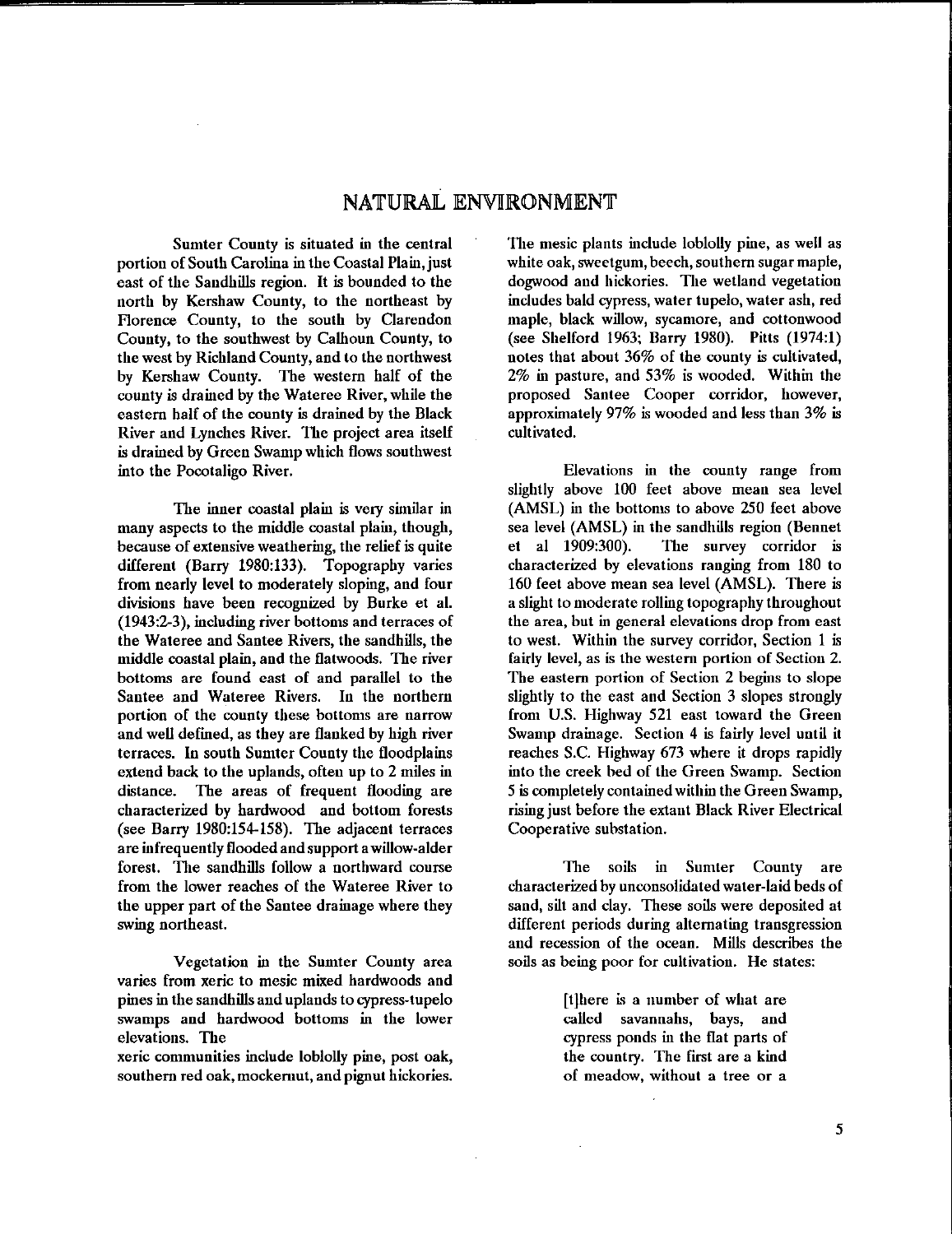shrub, delightfully green, and having generally a good looking **soil; yet afterall this spacious**  appearance, the planters deem them not worth cultivating or enclosing (Mills 1972 [1826]:744)

The soils in the project area are part of **the Wagram-Troup-Vaucluse association. This**  association is characterized by well drained soils that have a sandy surface layer and a loamy **subsoil. The soils in the project area consist**  primarily of poorly drained sandy loam. Section 1 exclusively contains poorly drained Rembert loam **whereas Section 2 contains a mix of poorly**  drained Rains sandy loam, poorly drained Coxville fine sandy loam, moderately well drained Goldsboro loamy sand and somewhat poorly drained Lynchburg sandy loam. Section 3 contains well drained Wagram sand, poorly drained McColl fine sandy loam, well drained Orangeburg loamy sand and somewhat poorly drained Lynchburg sandy loam. Section 4 contains somewhat poorly drained Lynchburg sandy loam, well drained Norfolk loamy sand, well drained Troup sand, and very poorly drained Rutlege sand. Section 5 exclusively contains very poorly drained Rutlege sand.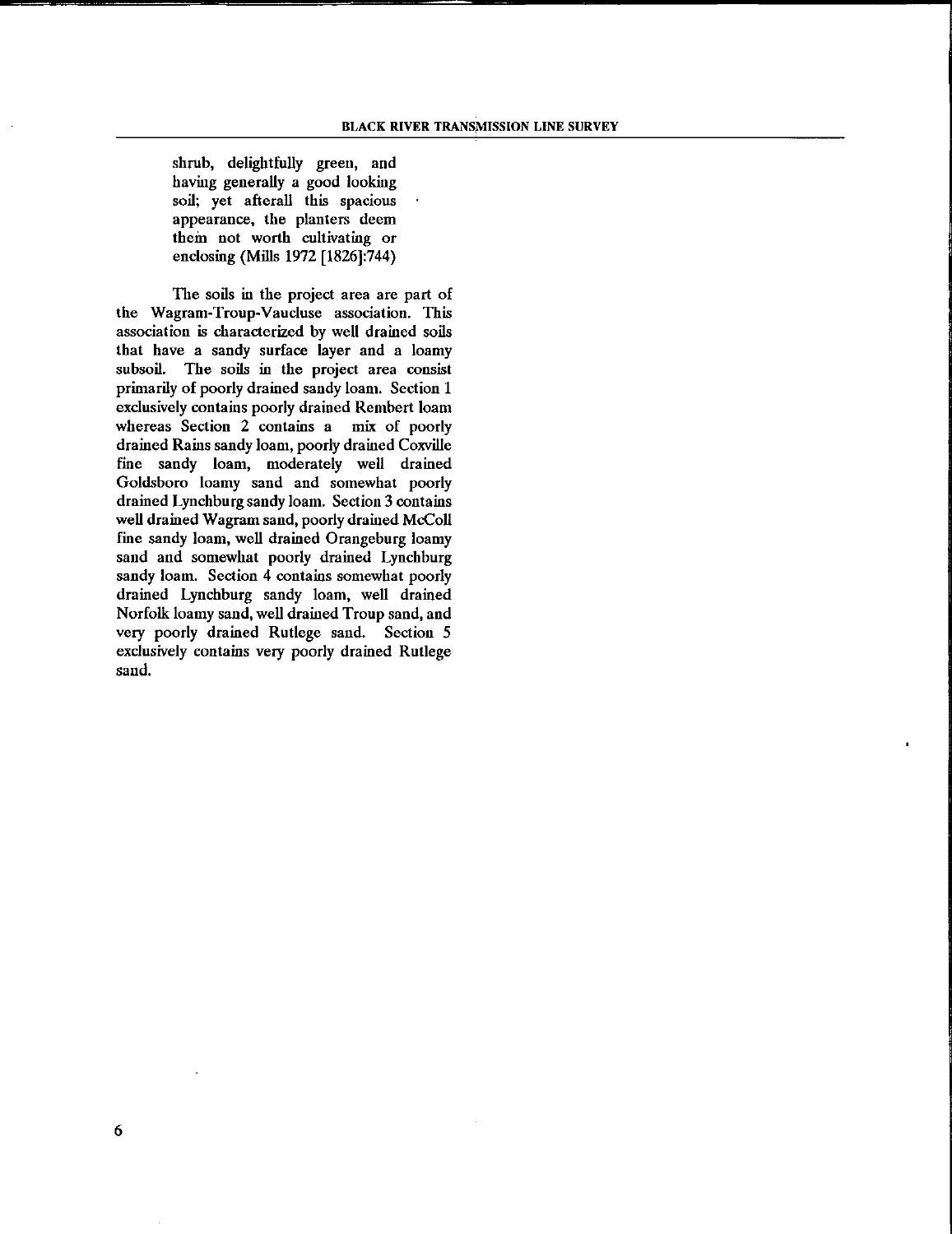### **BACKGROUND RESEARCH**

#### Previous Archeology

Very little archaeological research has been performed in Sumter County. Most of this work has been conducted at the survey level and consists of work associated with highway projects (Trinkley and Caballero 1983; Roberts 1987). Other projects consist of power transmission line surveys (Canouts 1980; Drucker 1986), and cultural resource management studies (Brown et al. 1983). Presently there are over 190 sites recorded in the county. This is in sharp contrast to counties like Beaufort where there are approximately 1600 sites recorded.

Of primary interest was the relocation survey of S.C. Highway 521, conducted in 1982 by the South Carolina Department of Highways and Public Transportation (Trinkley and Caballero 1983) and the resulting investigations from that survey (Trinkley et al. 1985). As a results of these investigations 15 archaeological aud historical sites were located. Eleven of these sites were midnineteenth century to twentieth century domestic occupations or middens, three contained multiple prehistoric (Early Woodland) and historic components, and one site "was a lithic scatter of probable Woodland origin" (Trinkley and Caballero 1983:32).

Testing was conducted in 1985 at four (38SU81, 38SU82, 38SU83, aud 38SU86) of the 15 sites where cultural materials were recovered (Trinkley et al. 1985). Site 38SU81 represented a "late nineteenth to early twentieth century tenant dwelling" (Trinkley et al. 1985:40), where as 38SU82 aud the historic component of 38SU83 may "represent scattered slave dwellings" (Trinkley et al. 1985:65). The prehistoric component of 38SU83 presented a Yadkin period occupation (Trinkley et al. 1985:66). Site 38SU86 is suspected of being the site of the Woodland Academy, an early nineteenth century school. A prehistoric **component was recovered as well, similar in nature**  to that found at site 38SU83.

As well, Cultural Heritage Research Services of Shaw Air Force Base and Poinsette Rauge (Brown et al. 1983) conducted a sutvey of that facility in 1983. Fifteen sites (11 prehistoric and four historic) were identified from these surveys. This work proposed that historic sites would occur "along roads since the roads served a major transportation route through the historic period" with the results that "historic sites found in the high probability areas (i.e., adjacent to old roads which) [should provide] positive evidence for the predicted relationship" (Brown et al. 1983:105). Brown et al. (1983) also proposed that high probability areas for prehistoric sites (based on soil productivity and proximity to water) would occur in high probability environmental zones which support oak and hickory forests used as "food **resource procurement" areas. As a result of these studies, however, archaeological sites were more**  commonly found in those areas designated as having moderate probability.

The presence of these sites so near the present survey location would indicate a high possibility of cultural resources being present in the survey corridor. It would seem reasonable to suggest that Middle Woodland sites, as well as early historic period sites (i.e., nineteenth and twentieth century sites), will be found in similar settings, at least in central Sumter County.

#### Prehistoric Synopsis

The Paleoindiau period, lasting from 12,000 to 8,000 B.C., is evidenced by basally thinned, side notched projectile points, fluted lanceolate projectile points, side scrapers, end scrapers, and drills (Coe 1964; Michie 1977; Williams 1968). The Paleoindiau occupatiou, while widespread, does not appear to have been intensive. Artifacts are most frequently found along major river drainages, which Michie interprets to support the concept of au economy "oriented towards the exploitation of now extinct megafauna" (Michie 1977:124).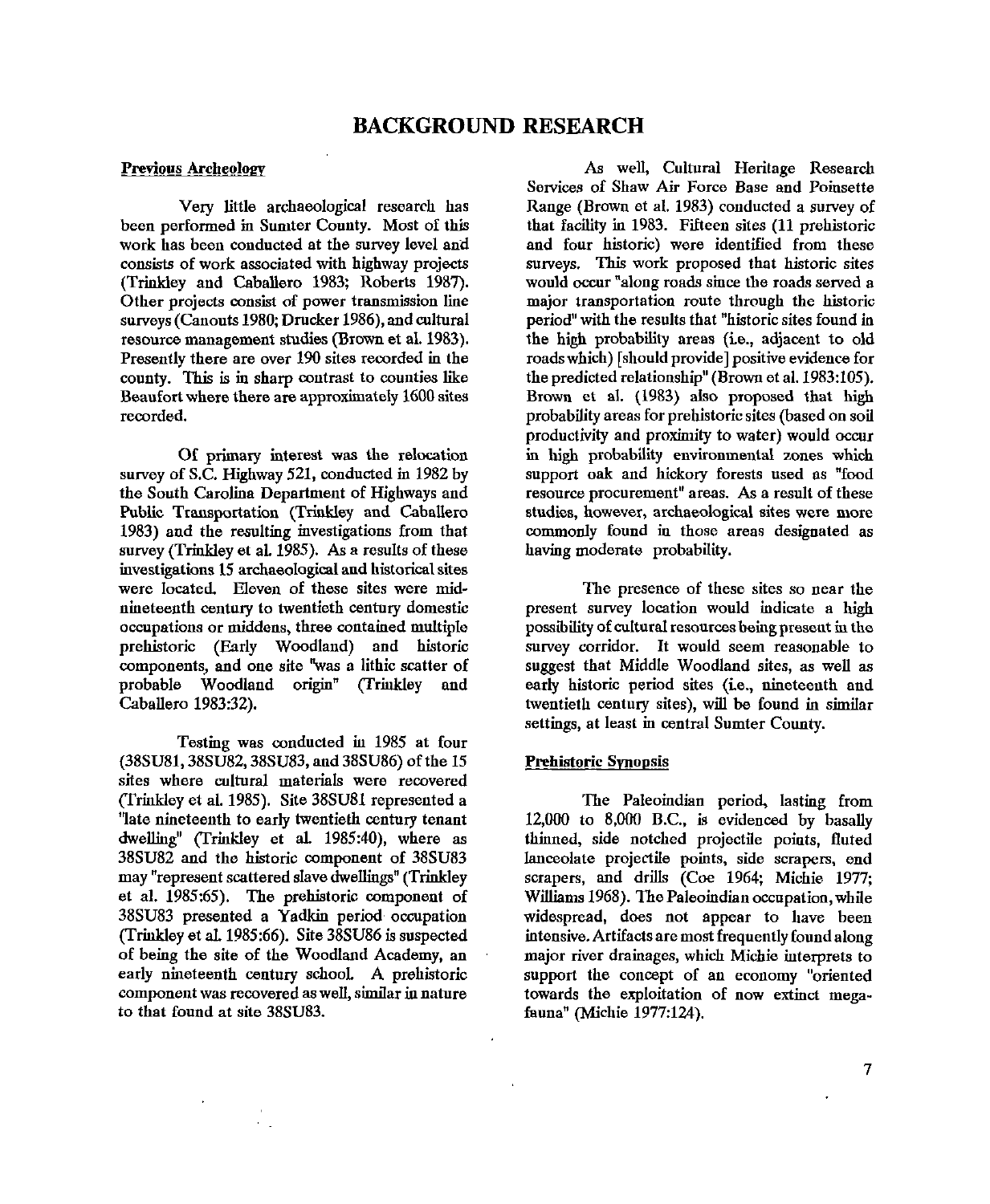The Archaic period, which dates from 8000 to about 1000 B.C., does not form a sharp break with the Paleoindian period, but is a slow transition characterized by a modern climate and an increase in the diversity of material culture. Associated with this is a reliance on a broad spectrum of small mammals, although the white tailed deer was likely the most commonly exploited animal. The chronology established by Coe (1964) for the North Carolina Piedmont may be applied with relatively little modification to the South Carolina coastal plain and Piedmont. Archaic period assemblages, characterized by cornernotched and broad stemmed projectile points, are fairly common, perhaps because the swamps and drainages offered especially attractive ecotones.

The two primary Middle Archaic phases found in the coastal plain are the Morrow Mountain and Guilford (the Stanley and Halifax complexes, identified by Coe are rarely encountered). Our best information on the Middle Woodland comes from sites investigated west of the Appalachian Mountains, such as the work in the Little Tennessee River Valley. The work at Middle Archaic river valley sites, with their evidence of a diverse floral and faunal subsistence base, seems to stand in stark contrast to Caldwell's Middle Archaic "Old Quartz Industry" of Georgia and South Carolina where axes, choppers, and ground and polished stone tools are very rare. Recent work by Gunu and Wilson (1993) identified a Middle Woodland site in Chesterfiled County on an upland margin which appears to have been occupied during the fall of the year.

The Late Archaic is charecterized by the appearence of large, square stemmed Savanuah River projectile points (Coe 1964). These people continued the intensive exploitation of the uplands much like earlier Archaic groups. The bulf of our information for this period, however, comes from work in the Uwharrie region of North Carolina.

To some the Woodland period begins, by definition, with the introduction of fired clay pottery about 2000 B.C. along the South Carolina coast (the introduction of pottery, and hence the beginning of the Woodland period, occurs much later in the Piedmont of South Carolina). To

others, the period from about 2500 to 1000 B.C. falls into the Late Archaic because of a perceived continuation of the Archaic lifestyle in spite of the manufacture of pottery. Regardless of the terminology, the period from 2500 to 1000 B.C. is well documented on the South Carolina coast and is characterized by Stallings (fiber-tempered) pottery (see Figure 5 for a synopsis of Woodland phases and pottery designations). The subsistence economy during this early period on the coast of South Carolina was based primarily on deer hunting, fishing, and shellfish collection, with supplemental inclusions of small mammals, birds, and reptiles.

Like the Stallings settlement pattern, Thom's Creek sites are found in a variety of **environmental zones and take on several forms.**  Thom's Creek sites are found throughout the South Carolina Coastal Zone, Coastal Plain, and up to the Fall Line. The sites are found into the North Carolina Coastal Plain, but do not appear to extend southward into Georgia.

In the Coastal Plain drainage of the Savannah River there is a change of settlement, and probably subsistence, away from the riverine focus found in the Stalling Phase (Hanson 1982:13; Stoltman 1974:235-236). Thom's Creek sites are more commonly found in the upland areas and lack evidence of intensive shellfish collection. In the Coastal Zone large, irregular shell middens; small sparse shell midden; and large "shell rings" are found in the Thom's Creek settlement system.

The Deptford phase, which dates from llOOB.C. to A.D. 600, is best characterized by fine to coarse sandy paste pottery with a checked stamped surface treatment. The Deptford settlement pattern involves both coastal and inland **sites.** 

Inland sites, such as 38AK228-W, 38LX5, 38RD60, and 38BM40 indicate the presence of an extensive Deptford occupation on the Fall Line and the Coastal Plain, although sandy, acidic soils preclude statements on the subsistence base (Anderson et al. 1979; Trinkley 1978, 1980). These interior or upland Deptford sites, however are strongly associated with the swamp terrace edge,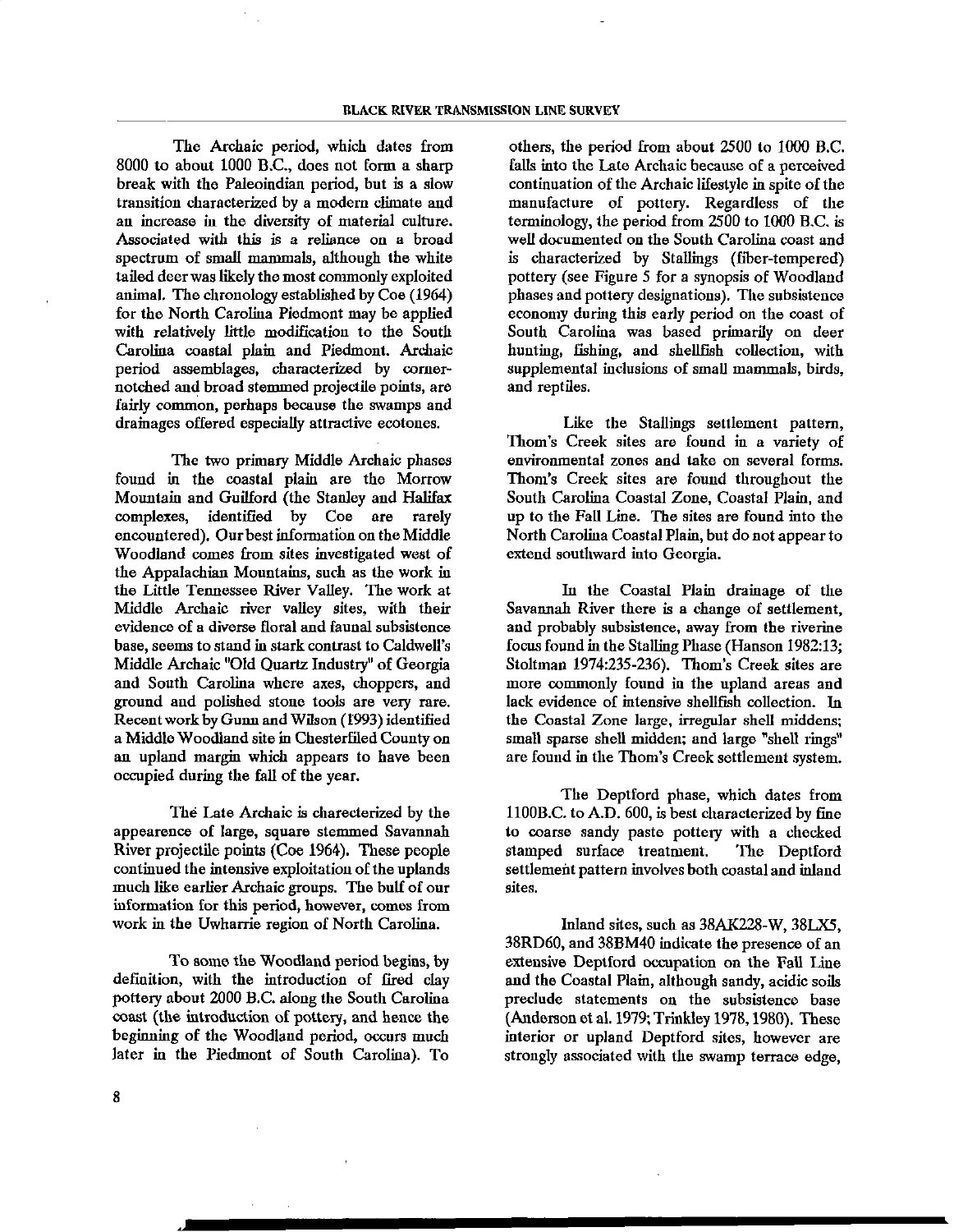|          | SOUTHERN<br>NORTH CAROLINA<br>COAST | LOWER SANTEE<br>VALLEY.<br>SOUTH CAROLINA | <b>NORTHERN</b><br><b>GEORGIA COAST</b> | NORTH CAROLINA<br>PIEDMONT   |               |
|----------|-------------------------------------|-------------------------------------------|-----------------------------------------|------------------------------|---------------|
|          | (PHELPS 1933)                       | (ANDERSON 1982)                           | (DEPRATTER 1979)                        | (COE 1964)<br><b>CARAWAY</b> |               |
|          | WACCAMAW                            | <b>ASHLEY</b>                             | <b>GUALE</b><br><b>ALTAMAHA</b>         | PEE DEE                      | HISTORIC      |
| AD 1500  |                                     | PEE DEE                                   | <b>IRENE</b>                            | <b>UWHARRIE</b><br>፣         | MISSISSIPPIAN |
|          | <b>OAK</b><br><b>ISLAND</b>         | <b>JEREMY</b>                             | <b>SAVANNAH</b>                         |                              |               |
|          |                                     | SANTEE II                                 | <b>ST CATHERINES</b>                    |                              |               |
| AD 1000  |                                     | SANTEE I                                  | WILMINGTON<br>п                         | <b>CLEMENTS</b><br>YADKIN    |               |
| AD 500   |                                     | MCCLELLANVILLE                            | <b>MITWINGTON I</b>                     |                              |               |
|          | <b>MOUNT</b>                        | <b>DEFIFORD III</b>                       | DEPTFORD II                             | <b>VINCENT</b>               |               |
| AD<br>BС | PLEASANT                            | <b>DEPTFORD II</b>                        | DEPTFORD I                              | BADIN                        | WOODLAND      |
| 500 BC   | DEEP CREEK III                      | <b>DEPTFORD I</b>                         |                                         |                              |               |
|          | DEEP CREEK II                       | <b>REFUGE II</b>                          | <b>REFUGE</b><br>ш                      |                              |               |
| 1000BC   | DEEP CREEK I                        | <b>REFUGE I</b>                           | <b>REFUGE II</b>                        |                              |               |
|          |                                     | <b>THOM'S</b><br>CREEK II                 | <b>REFUGE I</b><br><b>ST SIMONS II</b>  |                              | ARCHAIC       |
| 1500 BC  |                                     | <b>THOM'S</b><br>CREEK I                  | ST SIMONS I                             |                              |               |
| 2000 BC  |                                     | <b>STALLINGS</b>                          |                                         |                              |               |
| 2500 BC  |                                     |                                           |                                         |                              |               |

BACKGROUND RESEARCH

 $\bar{z}$ 

 $\mathcal{L}_{\mathbf{a}}$ 

 $\ddot{\phantom{a}}$ 

l,

 $\vdots$ 

l,

J.

 $\bar{1}$ 

9

 $\label{eq:2} \frac{1}{2} \rho \frac{d\phi}{d\phi} = \frac{1}{2} \rho \frac{d\phi}{d\phi} \frac{d\phi}{d\phi}$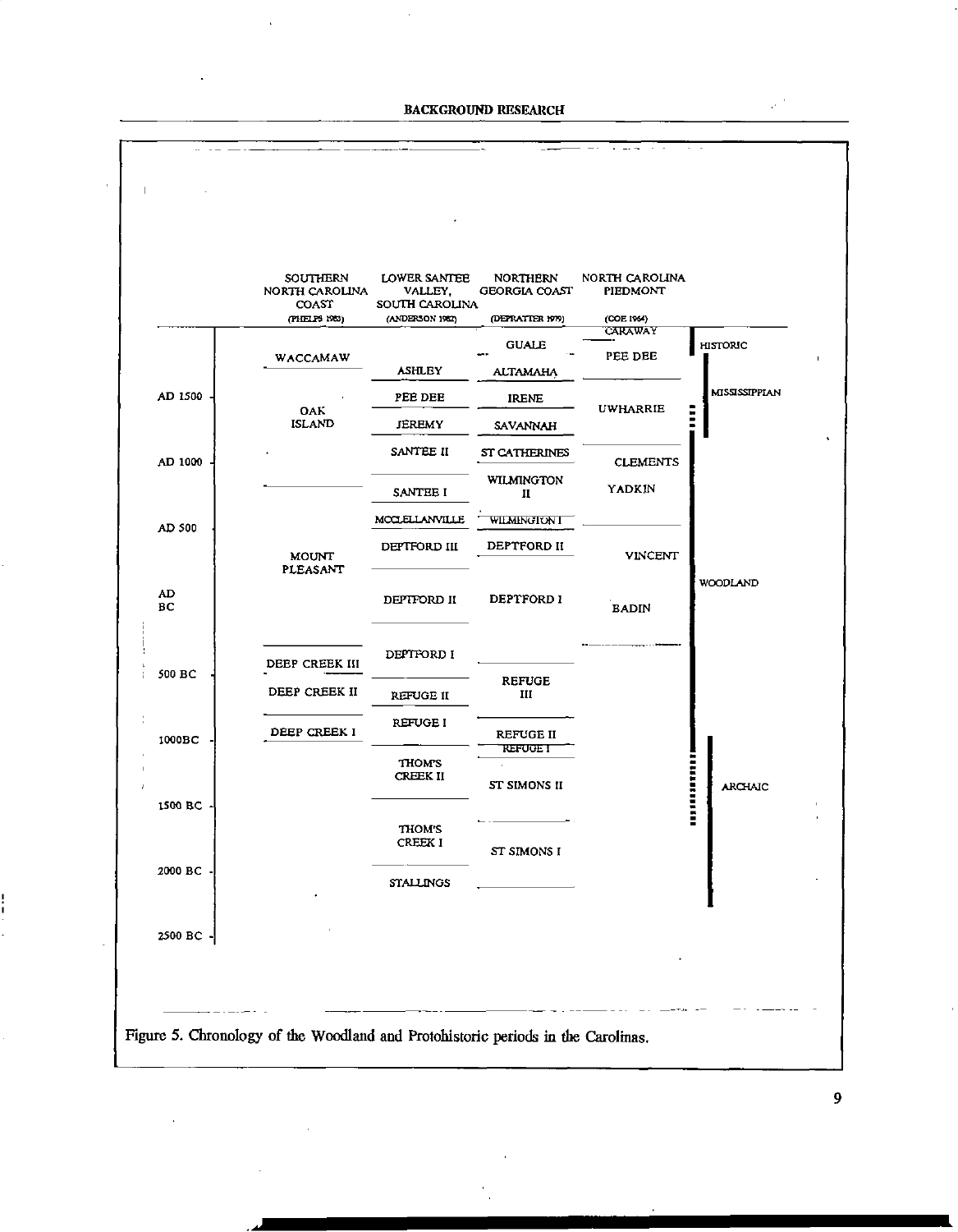and this environment is productive not only in nut masts, but also in large mannnals such as deer. Perhaps the best data concerning Deptford "base camps" comes from the Lewis-West site (38AK228- W), where evidence of abundant food remains, storage pit features, elaborate material culture, mortuary behavior, and craft specialization has been reported (Sassaman et al. 1990:96-98)

Throughout much of the Coastal Zone and Coastal Plain north of Charleston, a somewhat different cultural manifestation is observed, related to the "Northern Tradition" (e.g., Caldwell 1958). This recently identified assemblage has been termed Deep Creek and was first identified from northern North Carolina sites (Phelps 1983). The Deep Creek assemblage is characterized by pottery with medium to coarse sand inclusions and surface treatments of cord marking, fabric impressing, simple stamping, and net impressing. Much of this material has been previously designated as the Middle Woodland "Cape Fear" pottery originally typed by South (1960). The Deep Creek wares date from about 1000 B.C. to AD. 1 in North Carolina, but may date later in South Carolina. The Deep Creek settlement and subsistence systems are poorly known, but appear to be very similar to those identified with the Deptford phase.

The Deep Creek assemblage strongly resembles Deptford both typologically and temporally. It appears this northern tradition of cord and fabric impressions was introduced and gradually accepted. by indigenous South Carolina populations. During this time some groups continued making only the older carved paddlestamped pottery, while others mixed the two styles, and still others (and later all) made exclusively cord and fabric stamped wares.

The Middle Woodland in. South Carolina is characterized by a pattern of settlement mobility and short-term occupations. On the southern coast they are associated with the Wihnington phase, while on the northern coast it is recognized by the presence of Hanover, McClellanville or Santee, and Mount ·Pleasant assemblages. The best data concerning Middle Woodland Coastal Zone assemblages comes from Phelps' (1983:32-33) work in North Carolina. Associated items include a

small variety of the Roanoke Large Triangular points (Coe 1964:110-111), sandstone gorgets, celts, and woven marsh mats. Significantly, both primary inhumations and cremations are found.

On the Coastal Plain of South Carolina, researchers are finding evidence of a Middle Woodland Yadkin assemblage, best known from Coe's work at the Doerschuk site in North Carolina (Coe 1964:25-26). Yadkin pottery is characterized by a crushed quartz temper and cord marked, fabric impressed, and linear check stamped surface treatments. The Yadkin ceramics **are associated with** medium~sized **triangular points,**  although Oliver (1981) suggests that a continuation of the Piedmont Stemmed Tradition to at least AD. 300 coexisted with this Triangular Tradition. The Yadkin series in South Carolina was first observed by Ward (1978, 1983) from the White's Creek drainage in Marlboro County, South Carolina. Since then, a large Yadkin village has been identified by DePratter at the Dunlap site (38DA66) in Darlington County, South Carolina (Chester DePratter,personal conununication 1985) and Blanton et al. (1986) have excavated a small Yadkin site (38SU83) in Sumter County, South Carolina. Anderson et al. (1982:299-302) offer additional assessments of the Yadkin wares in South Carolina.

These Middle Woodland Coastal Plain and Coastal Zone phases continue the Early Woodland Deptford pattern of mobility. While sites are found all along the coast and inland to the Fall Line, shell midden sites evidence sparse shell and artifacts. Gone are the abundant shell tools, worked bone items, and clay balls. Recent investigations at Coastal Zone sites such as 38BU747 and 38BU1214, however, have provided some evidence of worked bone and shell items at Deptford phase middens (see Trinkley 1990).

In many respects the Sonth Carolina Late Woodland may be characterized as a continuation of previous Middle Woodland cultural assemblages. While outside the Carolinas there were major cultural changes, such as the continued development and elaboration of agriculture, the Carolina groups settled into a lifeway not appreciably different from that observed for the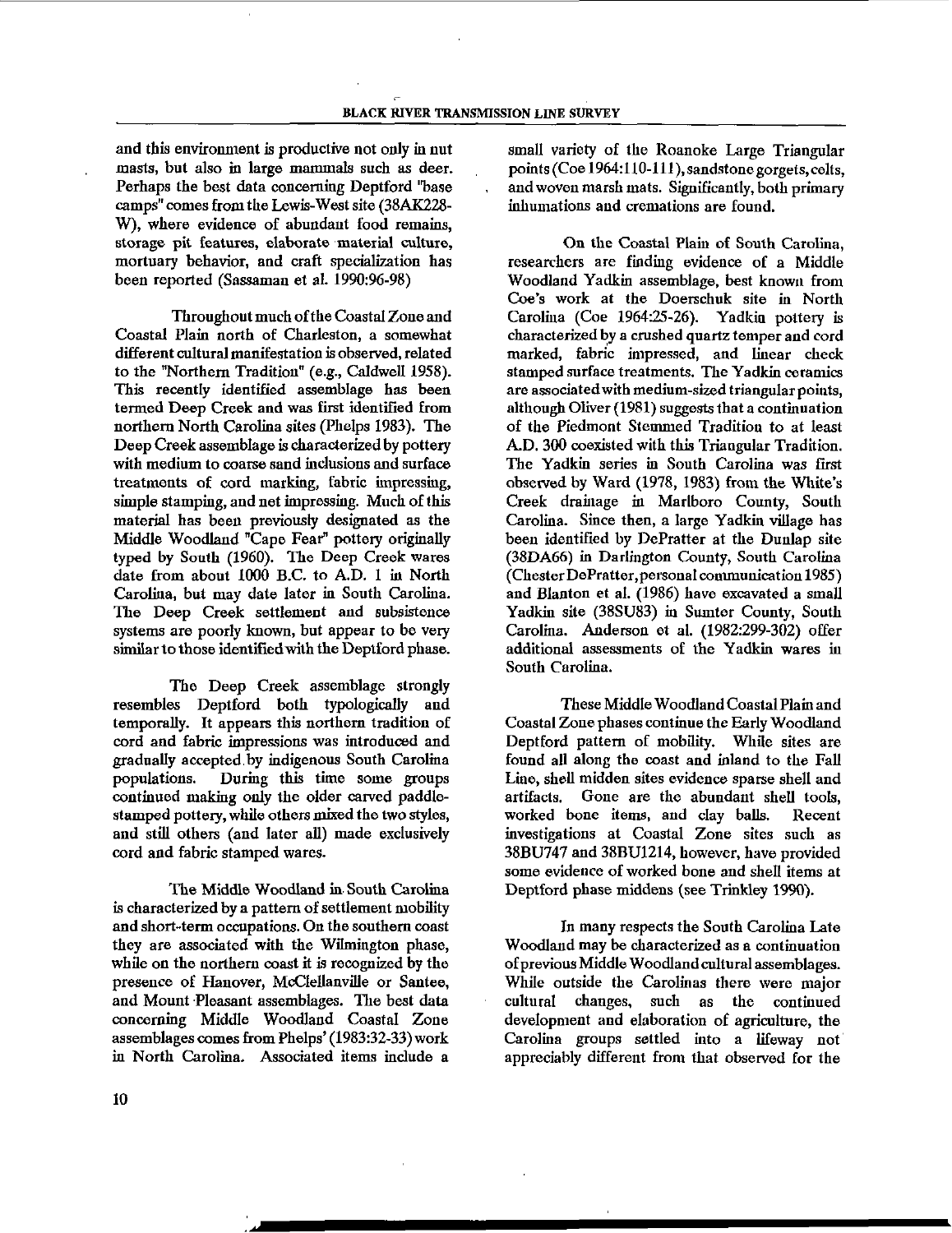previous 500 to 700 years (cf. Sassaman et aL 1990:14-15). This situation would remain unchanged until the development of the South Appalachian Mississippian complex (see Ferguson 1971).

The South Appalachian Mississippian period (ca. A.D.  $1100$  to  $1640$ ) is the most elaborate level of culture attained by the native inhabitants and is followed by cultural disintegration brought about largely by European disease. The period is characterized by complicated stamped pottery, complex social organization, agriculture, and the construction of temple mounds and ceremonial centers. The earliest phases are include the Savannah and the Pee Dee (A.D. 1200 to 1550)

#### **Historic Synopsis**

The early history of Sumter County is only briefly presented by Mills (1972 [1826]:740):

> [T]he first permanent settlement in this district took place about the year 1750, at which time Samuel and James Bradley located themselves in the eastern portion of the district, now called **Salem. Previous to this, however,**  the country had been occupied by herdsmen, who raised great number of cattle, and who moved about from place to place, a the range suited them.

As a result of the 1706 Church Act, which divided the province of South Carolina into parishes, Sumter County was originally within the area known as Prince Frederick's Parish. Originally part of Craven County, the Sumter County was not settled until sometime around 1740. The first permanent settlements were along the Santee River and consisted of both local people moving inland from Williamsburg and Scotch-Irish from the northern colonies (Revill 1968:2). By 1757, this area was separated from Prince Frederick's Parish and was renamed Saint Mark's Parish. In spite of this, no church was built by 1772 because of 'fate distress in the back parts,

[and] the present high taxes" (Journals of the House of Commons 35:50). The Catawba Path, which ran down the east side of the Wateree River was not made a public road until 1753. At the **same time, work was begun to improve river**  uavigation (Gregorie 1954:8-9).

The early agriculture was of a subsistence **base with emphasis on com, wheat, and some rice which was grown in lowland areas. There were a**  few staple vegetables such as flax, used for spinning, and tobacco for home use. Indigo was grown in the early days and exported to England, primarily because of the English bounty for its production (Gregorie 1954:17).

During the late eighteenth century, the area of Saint Mark's went through a series of administrative boundary changes. In 1769, the colony was divided into court districts and Saint Mark's parish became part of the Camden District (Figure 6). In 1785, the state legislature created counties and the Camden district was divided into Clarendon and Claremont counties. The Sumter Judicial District was created in 1798 (Figure 7) by the combination of Clarendon, Claremont, and Salem Counties (Gregorie 1954:3) and in 1800 the Sumter District courthouse was established in Sumterville (present day Sumter, South Carolina).

These legal changes did little to alter the basic framework of frontier life. Perhaps the most significant political and economic event, which brought about the creation of counties, was the Revolutionary War. The community of Willow Grove is where in 1781 Francis Marion's men engaged in a skirmish with British forces stationed in Camden under Lord Rawdon. Marion's troops were able to use an old log building as a fort and defeated the British contingent who retreated back to Camden (Nichols 1975:130).

Indigo was no longer produced, since the bounty for this crop was longer available, and a new cash crop was found. Cotton, introduced in 1785, was not common in the up country until 1793 and the invention of the cotton gin. A cotton factory was constructed near Statesburg on the plantation of Benjamin Waring in 1789. Due to poor public support, the mill was abandoned and

 $\bar{\tau}$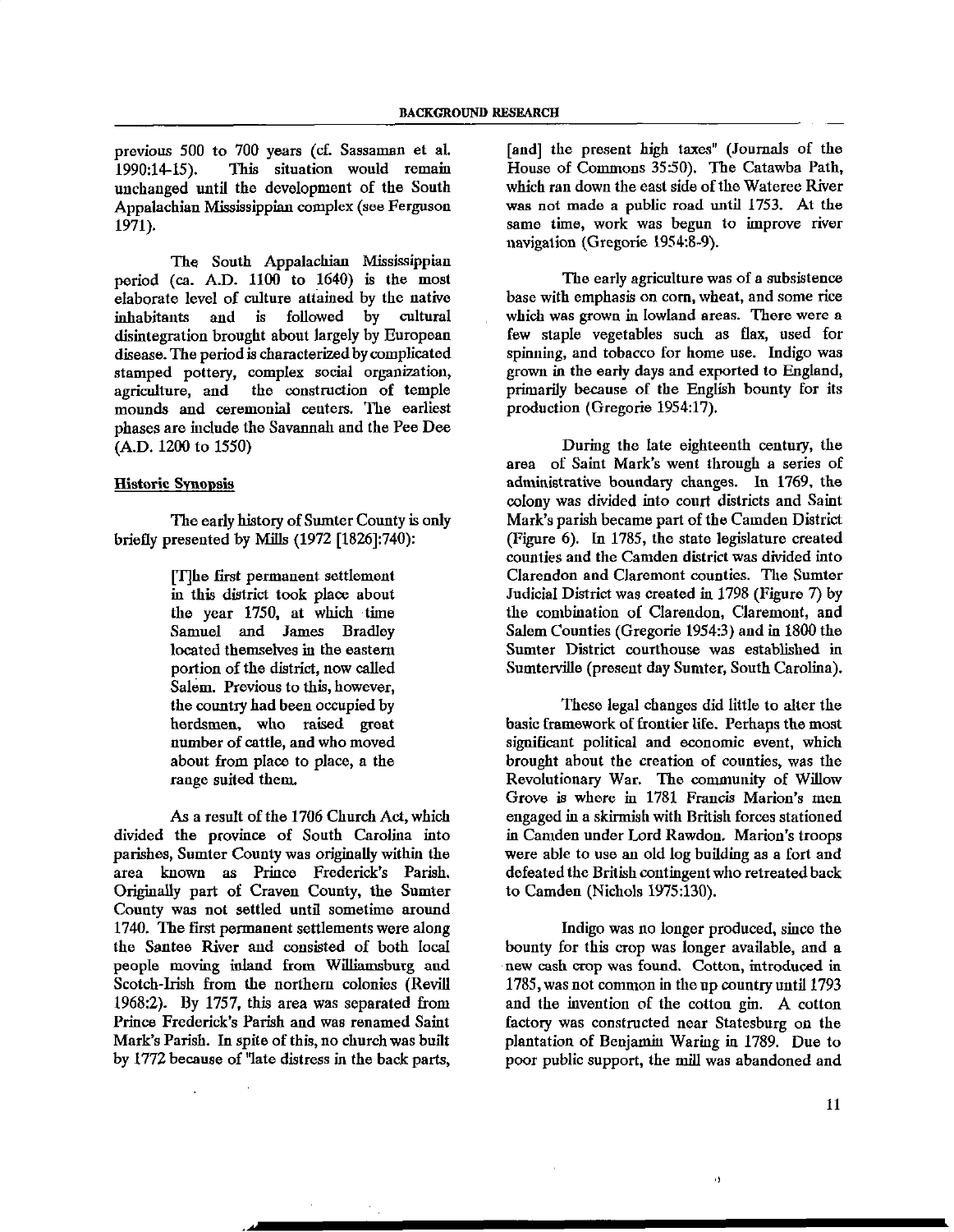BLACK RIVER TRANSMISSION LINE SURVEY

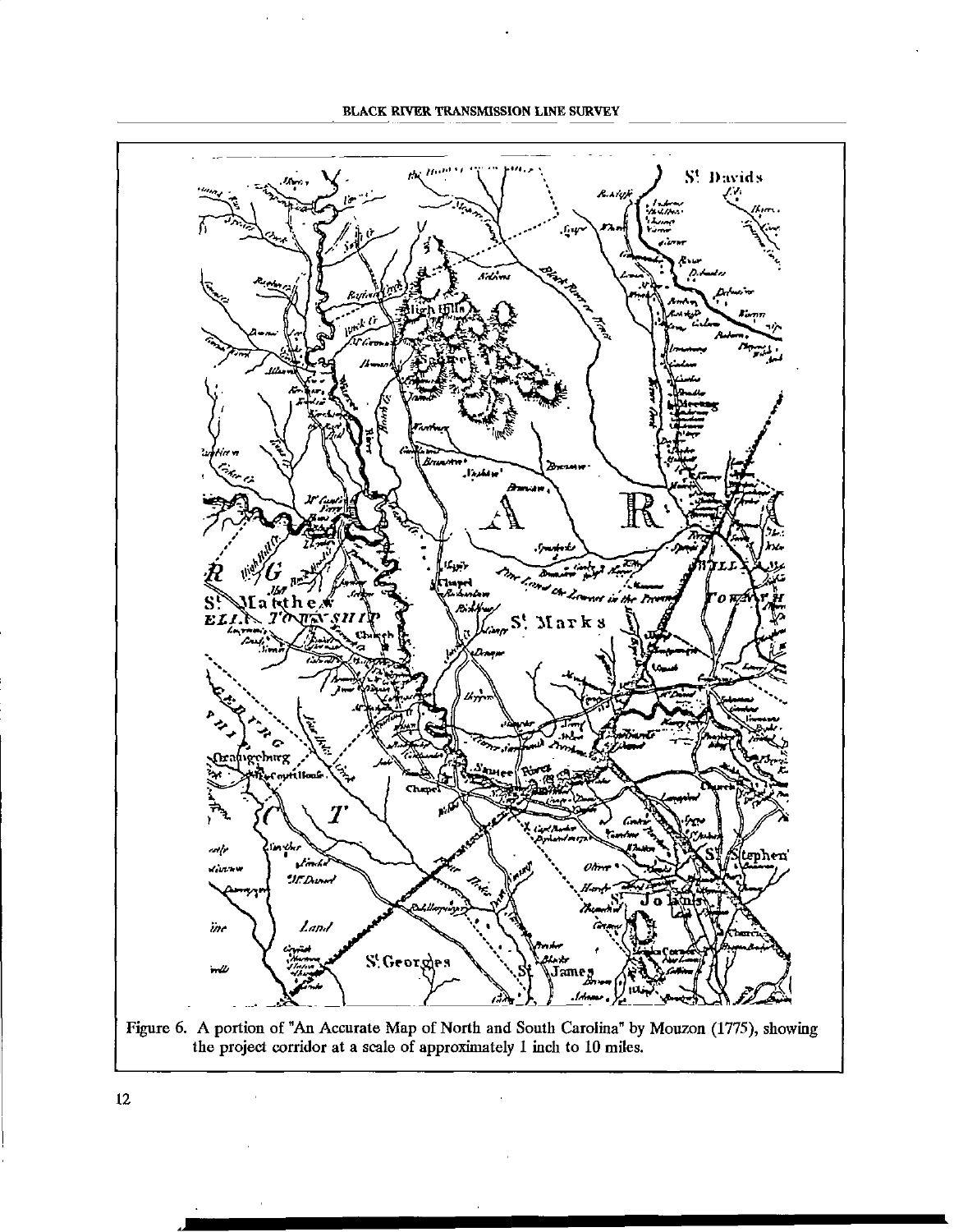BACKGROUND RESEARCH



Figure 7. A portion of the Sumter District from Mill's Atlas of 1826 showing the project corridor at a scale of 1 inch to 2 miles.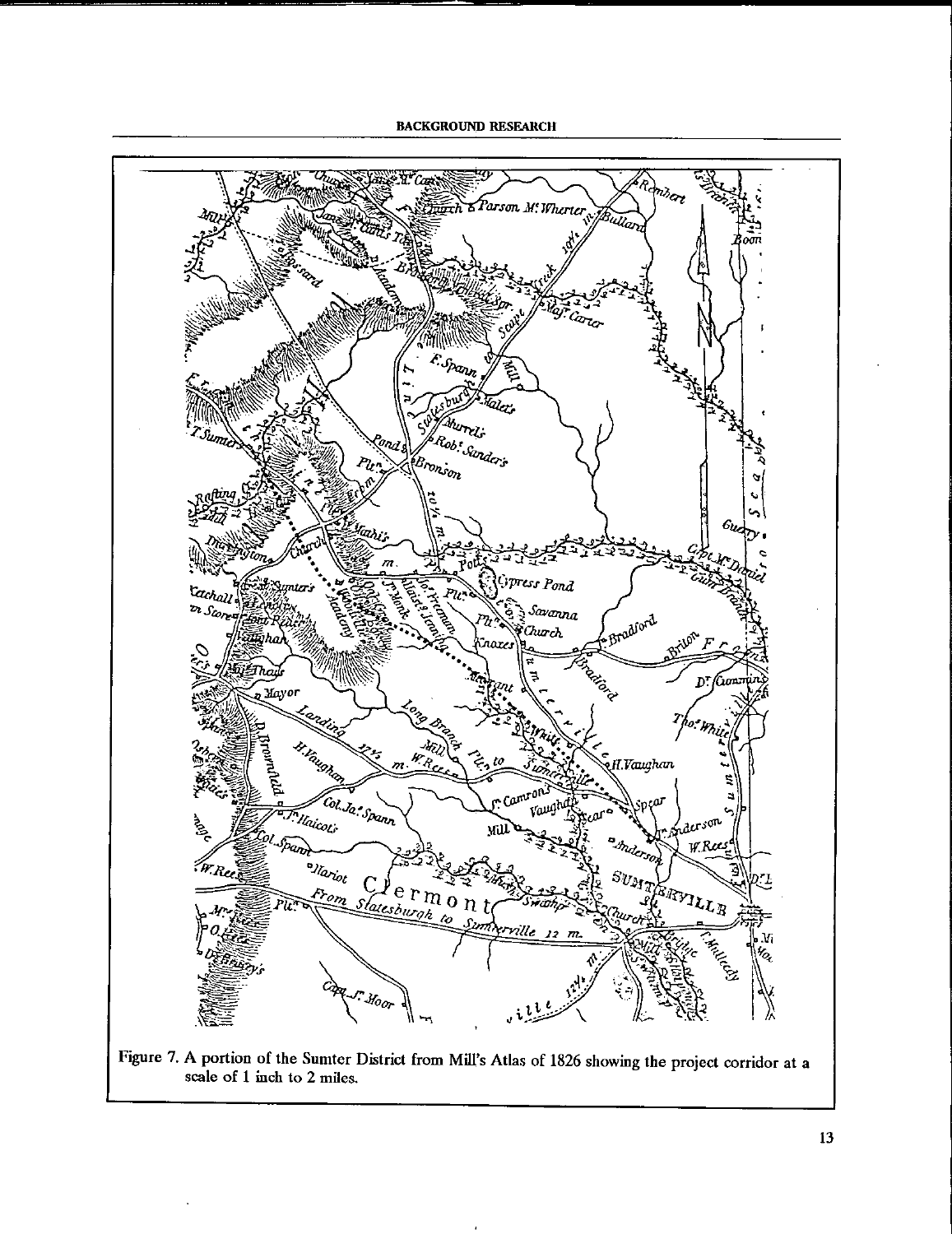sold in 1791 (Gregoria 1954:108-109).

The early slave density was about three to five slaves per white family. The 1790 census for Claremont and Clarendon counties numerated 2,910 slaves. By 1800, that number had increased to 653, and by 1820 there were 16,143 slave in the Sumter District (Mills 1972 [1826):748).

Mills provides an interesting view of the project area during the early nineteenth century, noting that the "soil is well adapted to the cultivation of cotton, maize or Indian corn, cow pease, sweet potatoes, wheat, rye, oats, rice, etc."  $(Mills$  1972  $[1826]$ :741-742). His comments on settlement within the area has considerable bearing on the prehistoric and historic archaeology of the region.

> There is a number of what are called savannahs, bays, and cypress ponds in the flat parts of the county. The first are a kind **of meadows, without a tree or**  shrub, delightfully green, and having generally a good looking soil: yet afterall this spacious appearance, the planters deem them not worth cultivating or enclosing" (Mills 1972(1826):744).

Mills fonnd very little to say about Sumter, noting that the slaves were "great pilferers," taverns **were common and "public nuisances," the roads**  "exceedingly bad," and the amusements of cards and billiards "carried to an extreme" (Mills 1972 [1826]:746-749). By 1850, Sumter District was the fourth largest producer of cotton, the seventh largest producer of rice, and the third largest producer of peas and potatoes (DeBow 1854:304- 305).

The Civil War had reactively little impact on Sumter County until 1865. On April *5,* 1865 Union General Edward Potter left Georgetown to march overland to the town of Sumter, and by April 9, had routed the Confederate forces defending the approach to Sumter, at Dingle's Mill. Potter occupied Sumter that same day and

the town was partially burned. Military occupation of Sumter continued through out the spring and into the summer of 1865.

Sumter was chosen as a location for the establishment of on of the ten statewide Freedmen's Bureaus established in South Carolina shortly after the conclusion of the war (Gregorie. 1954:260-273). The Black Codes created a low wage system under which blacks were forced to work in a modified form of slavery (Gregorie 1954:274). Burke et al. (1943:6) note that ouce farms began using hired labor, the lack of capital "forced many planters into the one-crop system and initiated the tenant system". The renting or sharecropping which emerged in place of slavery limited all small farmers and encouraged the excessive production of cotton. The tenant farmers were unable to escape the monopoly of the rural merchants, who had risen to replace the destroyed antebellum credit system, and became subservient to the production of cotton.

The maximum cottou prices occurred in Sumter County in 1889, although they declined to about half their previous levels by 1934. Bennett et al.  $(1909:304)$  suggest that low prices in 1897 are primarily responsible for the diversification of crops after the 1890s, although Burke et al. (1943:6-7) writing a uumber of years later, implied that it was not until the advent of the boll weevil in 1922 that farm policy actually changed.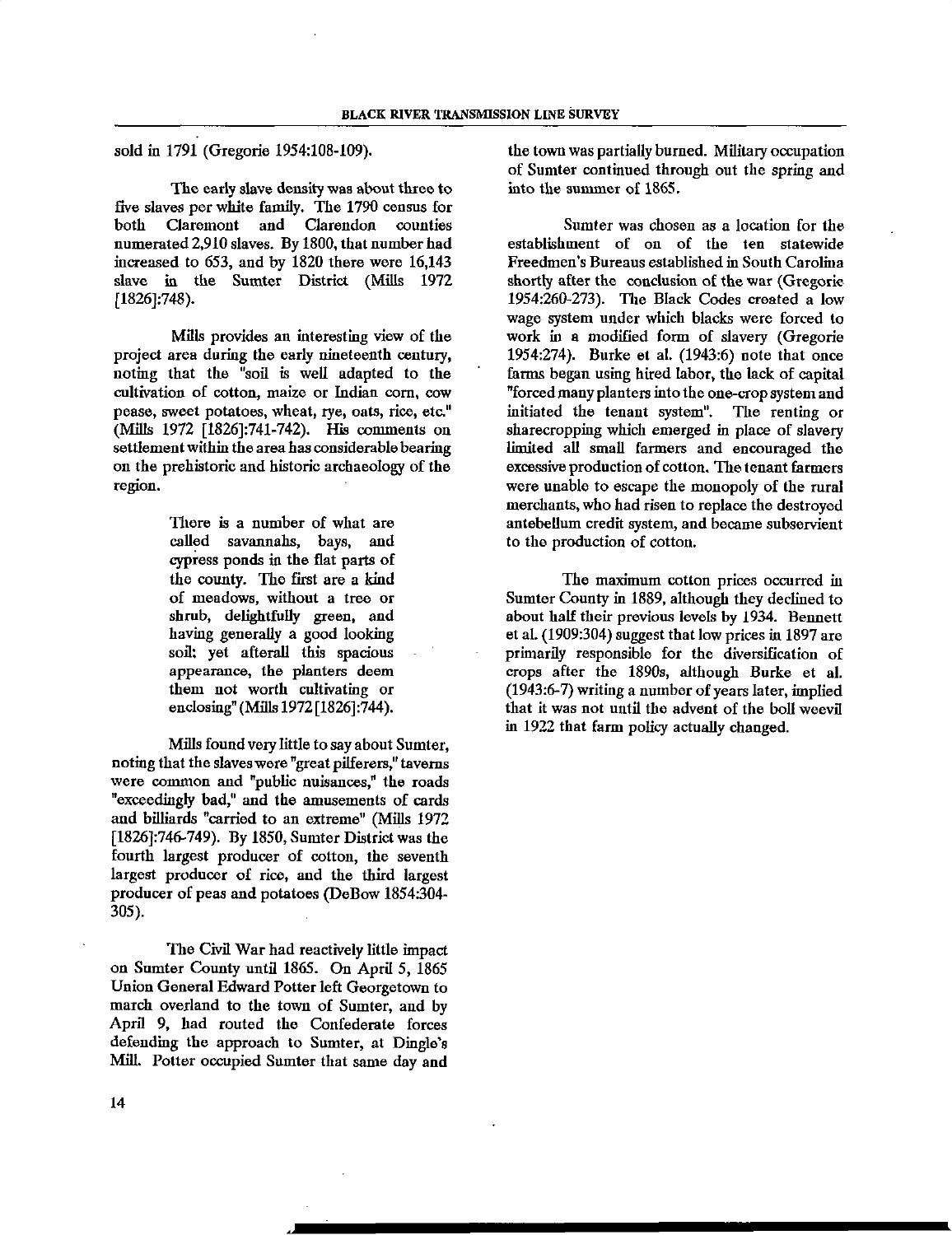The initially proposed field investigations<br>constantly two techniques. We would involved essentially two techniques. conduct a visna1 inspection of plowed fields evidencing good surface visibility with opportunistic shovel tests to verify surface indications and soil conditions. We would also excavate shovel tests at 100 foot intervals in those areas where visible inspection is not possible. Given the length of the corridor, we anticipated treating the entire project as a high probability area for archaeological resources and did not anticipate conducting any tests at 200 foot intervals.

Should sites be identified either by shovel testing or surface inspection, further tests would be used to obtain data on site boundaries, artifact quantity and diversity, site integrity, and temporal affiliation. The information required for completion of South Carolina Institute of Archaeology and Anthropology site forms would be collected and photographs would be taken, if warranted by the field director. For this survey, an archaeological site was defined as three or more artifacts within a 200 foot area. Modem garbage (dating to the past fifty years) would be disregarded unless associated with earlier remains.

All soil would be screened through 1/4 inch mesh, with each test numbered sequentially. Each test would measure about 1 foot square and would normally be taken to subsoil. All cultural remains would be collected, except for shell, mortar, and brick, and would be quantitatively noted in the field and discarded. Note would be maintained for profiles at any sites encountered.

These field methods were put into effect with only one minor deviation (Figure 8). The majority of the survey corridor provided no areas of cleared ground, so no pedestrian survey was conducted. The entire corridor was subjected to shovel testing. One other factor, however, is that although we were able to identify both the origin and terminus of the project transmission line, we were unable to identify any centerline stakes in Sections 3, 4, and *5.* Section 1

contained some stakes along the line, whereas Section 2 contained stakes only on the western end of the corridor. Nor were we able to identify any cut lines from the middle of Section 2 through Section 5. Consequently, we used the available design engineering plan sheet (drawing number 5155-F02- 5001) as a guide and attempted to survey the project area by compass and its relationship to the existing Black River Cooperative transmission line which parallelled a majority of the Santee Cooper survey line.

Field notes have been prepared for curation using archival standards and will be transferred to the<br>South Carolina Institute of Archaeology and South Carolina Institute of Archaeology Anthropology as soon as the project is complete.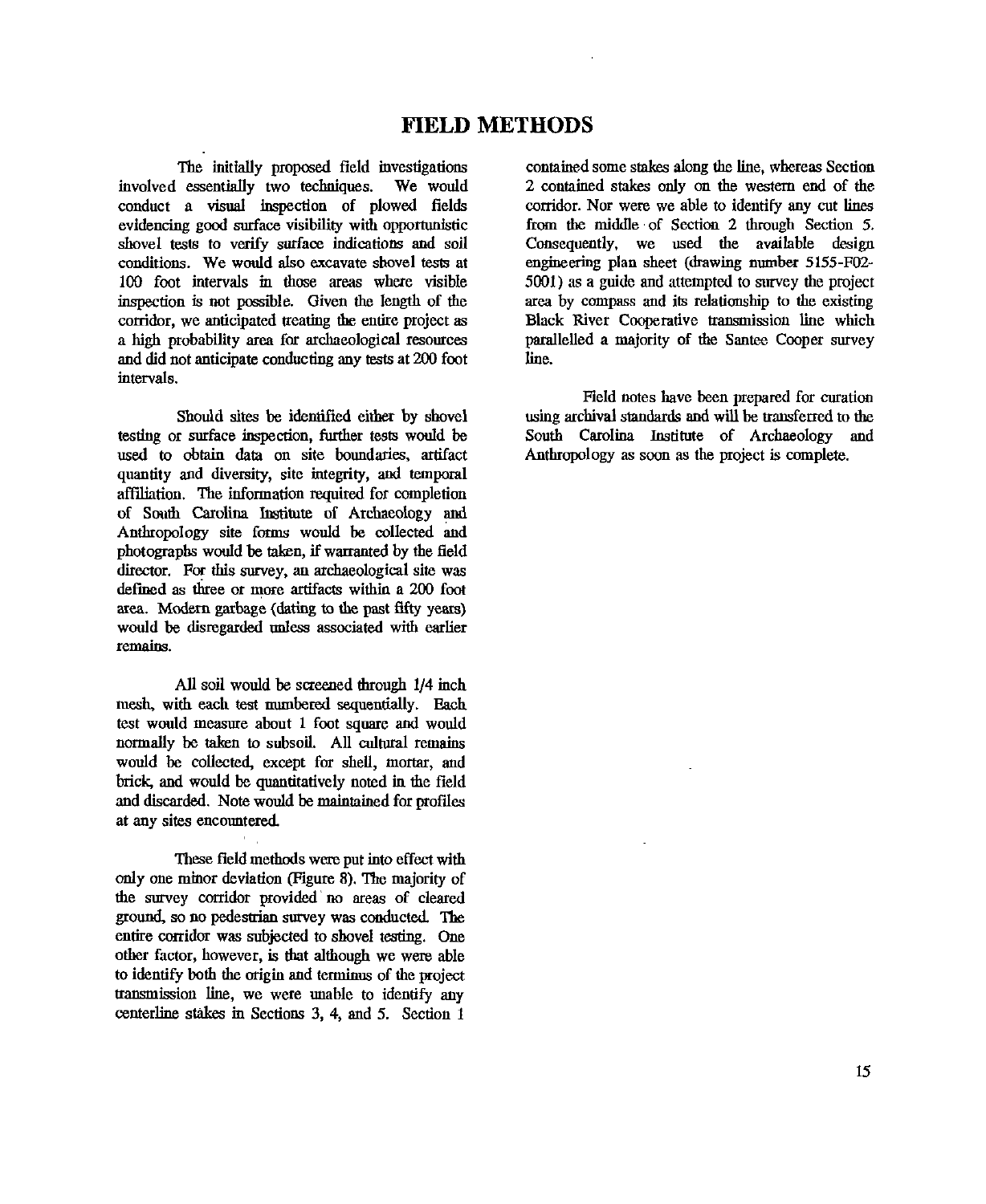

 $\cdot$ 

 $\mathbb{R}^2$ 

 $\overline{1}$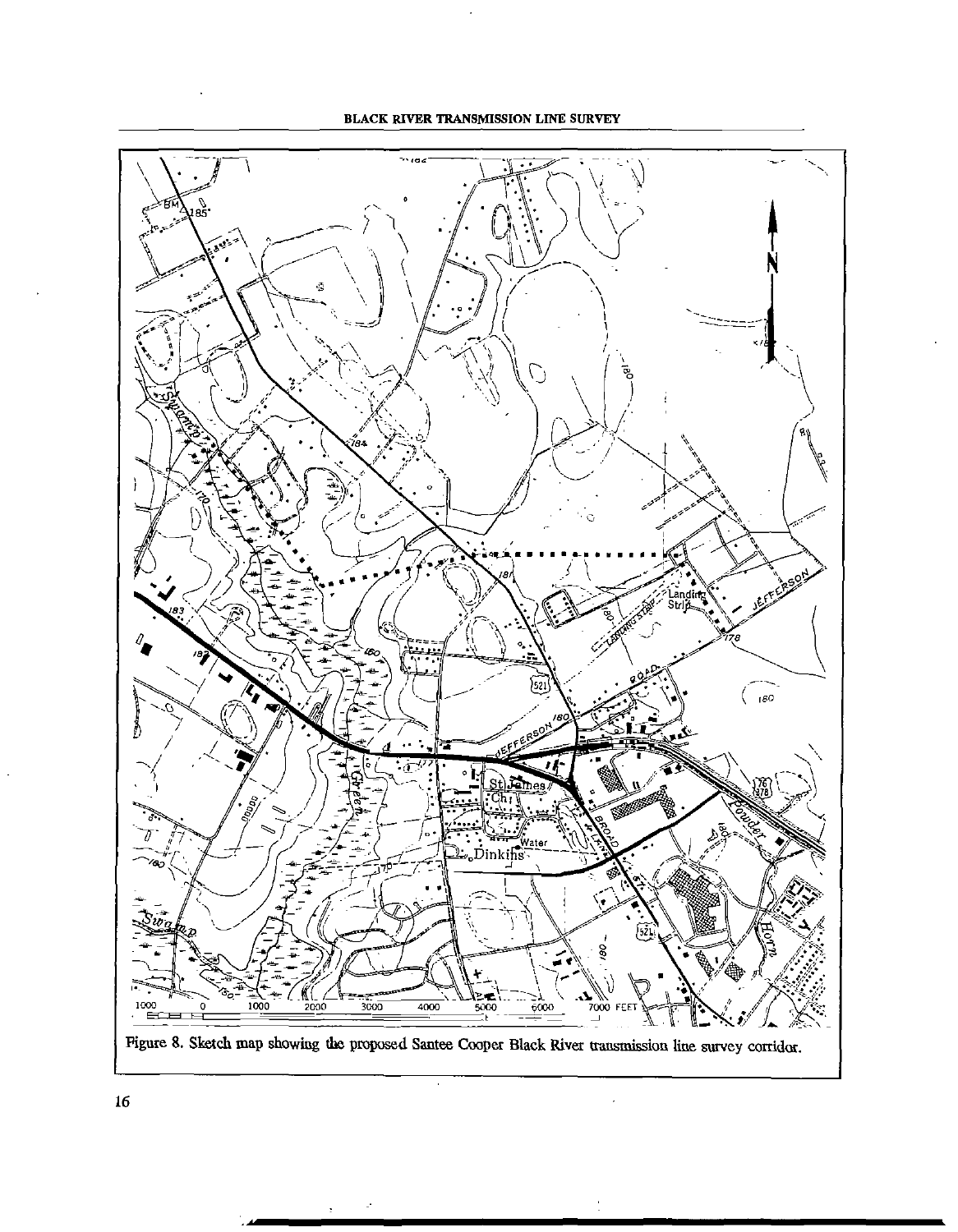## RESULTS AND CONCLUSIONS

No cultural resources were encountered in the survey corridor. Much of the area was found to be gently to strongly sloping and elsewhere (Sections 4 and 5) standing water or marsh like environments **were encountered.** 

It is likely that while some prehistoric occupation of the tract might be expected in the form of small lithic scatters, particularly on knolls and ridge noses, apparently these landforms were too far away from the intermittent stream or the stream was too small to attract occupation. Historic occupation was undoubtedly limited by the steep slopes and absence of nearby water. Industrial sites, such as mills, would have been limited by the small size of Horse Pen Creek just southwest of the project area, as well as the low swampy margins of the Green Swamp.

Of equal importance to our understanding of **occupation in the swvey area is the evidence we**  encountered of significant erosion, deflation, and overall turbation of the soil. Section 1 exhibits a very deflated soil profile. Normally Rembert soils contain 0.6 inches of A horizon. The soils in Section 1 contain no A horizon and begin with the B horizon, a dark gray (IOYR 4/1) sandy clay loam. Numerous drainage ditches, approximately 6 to 8 feet wide and 6 feet deep, have been excavated horizontally to this line. Section 2, although stratigraphically sound in most places;was very disturbed in certain areas. As well, these poorly drained soils retained a great deal of water. Wet soils were typically encountered at 1.2 to 1.4 feet in depth. Section 3 contained the most complete soil stratigraphy encountered in the survey corridor. This section strongly slopes to the southwest towards the Green Swamp drainage and north from approximately midway down the line to its intersection with Section 4. The last 300 feet of Section 3 contains standing water, as well as subsurface water 0.1 to 0.2 foot below surface. Section 4 is highly disturbed with surface water and just below surface water along its entire length. Numerous drainage ditches have been excavated in an

effort to drain this portion of the corridor. Also, heavy disturbance of the soils is evident approximately 20 to 30 feet on either side of the existing sewer line. The elevation along the sewer line right of way is approximately level with a line of private parcels to the east. Its construction left a low lying area in berween, approximately I foot in depth, and hindered water flow in the area thus allowing standing water to be retained. Section 5 contains only standing water with pockets of marsh land.

**While** we see **no reason to conduct any**  further investigations in the surveyed corridor, it is possible that archaeological remains may be encountered in the survey corridor during construction, especially if the fmal corridor is appreciably different from that examined during this study. Construction crews should be advised to report any discoveries of concentrations of artifacts (such as bottles, ceramics, or projectile points) or brick rubble to the project engineer, who should in turn report the material to the South Carolina State Historic Preservation Office or to the client's archaeologist. No construction should take place in the vicinity of these late discoveries until they have been examined by an archaeologist.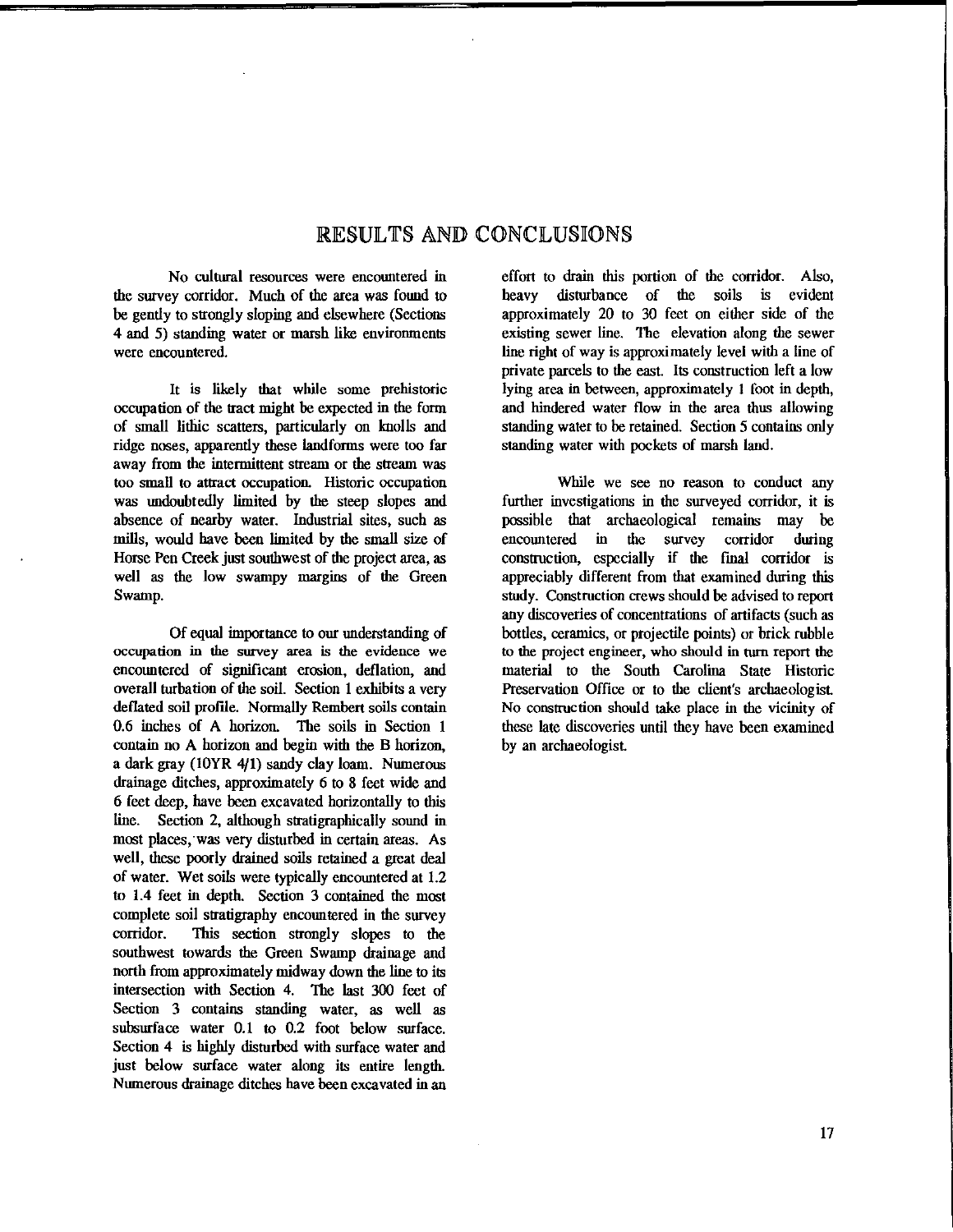BLACK RIVER TRANSMISSION LINE SURVEY

 $\sim 10^{-11}$ 

 $\sim$   $\sim$ 

 $\sim 10^{-10}$ 

 $\langle \cdot, \cdot \rangle$ 

 $\sim 10^6$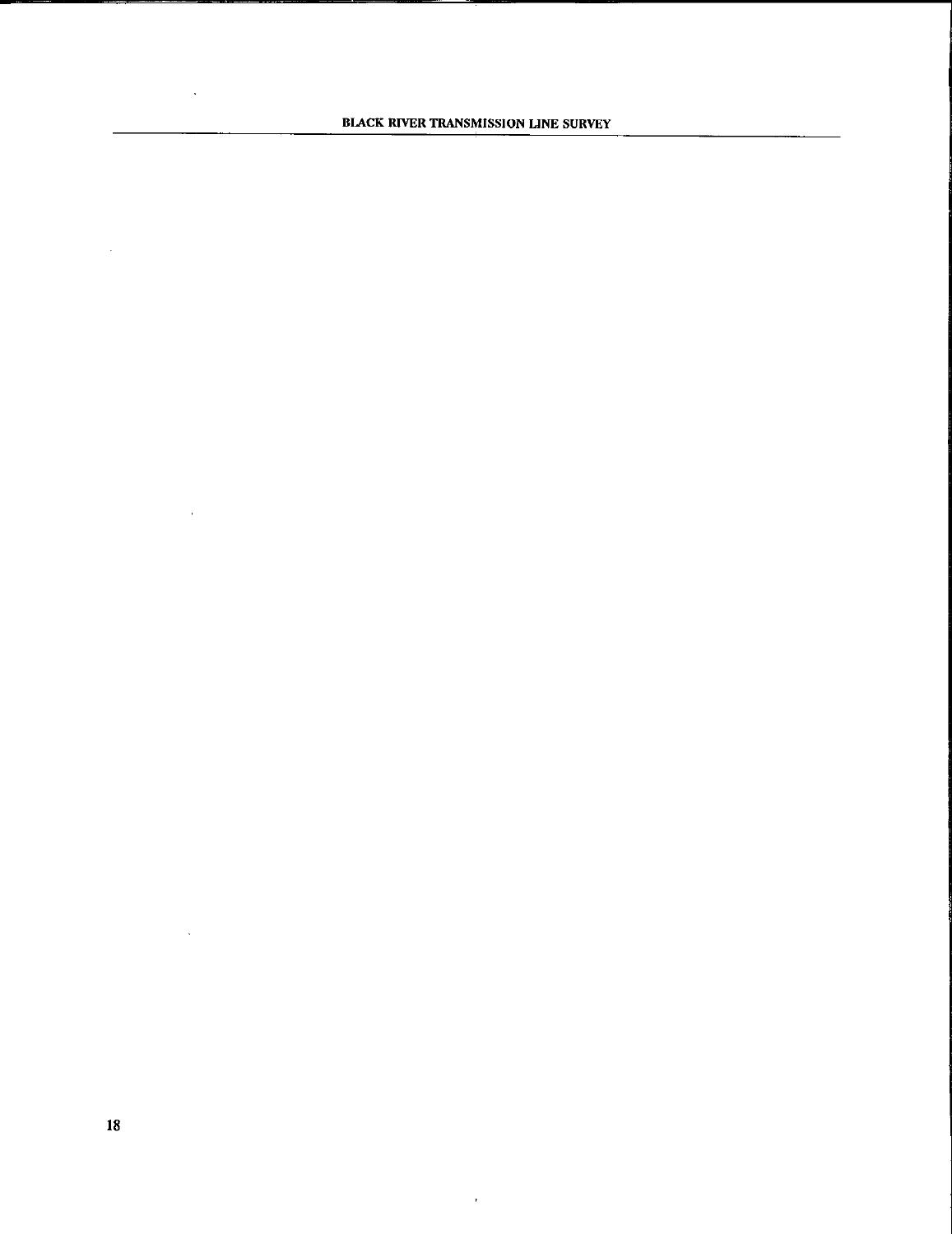## SOURCES CITED

Anderson, David G., Charles E. Cantley, and A. Lee Novick

> 1982 *The Matassee Lake Site: Archaeological Investigations Along the Lower Santee River in the Coastal Plain of South Carolina.* **Commonwealth Associates, Inc., Jackson,**  Michigan. Submitted to National Park Service, Archaeological Services Branch, Atlanta.

Barry, John M.

- 1980 *Natural Vegetation of South Carolina.* University of South Carolina Press, Colwnbia.
- Bennett, Frank, G.W. Tailby, Jr., James L. Burgess,
- Grove B. Jones, W.J. Latimer, and H.L. Westoner 1909 *Soils Survey of Sumter County, South Carolina.* Field Operations of the Bureau of Soils Washington, D.C.
- Brown, Ann R., Timothy W. Jones, and Kenneth J. Basalik
	- 1983 *Cultural Resource Management Plan for Shaw Air Farce Base and Poinsett Range.* Cultural Heritage Research Services, lnc., Swnter.
- Burke, R.T. Avon, W.D. Lee, and C.S. Simmons 1943 Soils Suvey of Sunter County, South *Carolina.* United States Deparunent of Agriculture, Bureau of Plant Industry.

Caldwell, Joseph R.

1958 *Trend and Tradition in the Prehistory of the Eastern United States.* Memoirs of the American Anthropological Association 88.

Canouts, Veletta

1980 *An Archaeological Reconnaissance Survey of a Proposed 230 KV Transmission line from Lake Robinson to Sumter, South Carolina; Management Summary.* South Carolina Institute of Archaeology and Anthropology, Colwnbia.

Coe, Joffre L.

- 1964 *The Formative Cultures of the Carolina Piedmont.* Transactions of the American Philosophical Society 54(5).
- DeBow, J.D.B. 1854
	- *Statistical Viewofthe United States.*  A.0.P Nicholson, Washington, D.C.
- Drucker, Lesley M.
	- 1986 *Memorandum Report; An Archaeological Inventory Survey of the Lowder 69KV Tap Transmission Facilities, Sumter County, South Carolina.* Carolina Archaeological **Services, Columbia.**
- Ferguson, Leland
	- 1971 *South Appalachian Mississippian.*  Ph.D dissertation, University of North Carolina, Chapel Hill. University Microfihns, Ann Arbor.
- Gregorie, Anue King
	- 1954 *History of Sumter County, South Carolina.* Liberty Board of Swnter County, Swnter.
- Gwm, Joel D. and Kathy J. Wilson
	- 1993 Archaeological Data Recovery Investigations at Sites 38CT54 and 38CT58 Along the S.C. 151 Jefferson Bypass, Chesterfield County, South Carolina. Garrow and Associates, lnc., Atlanta.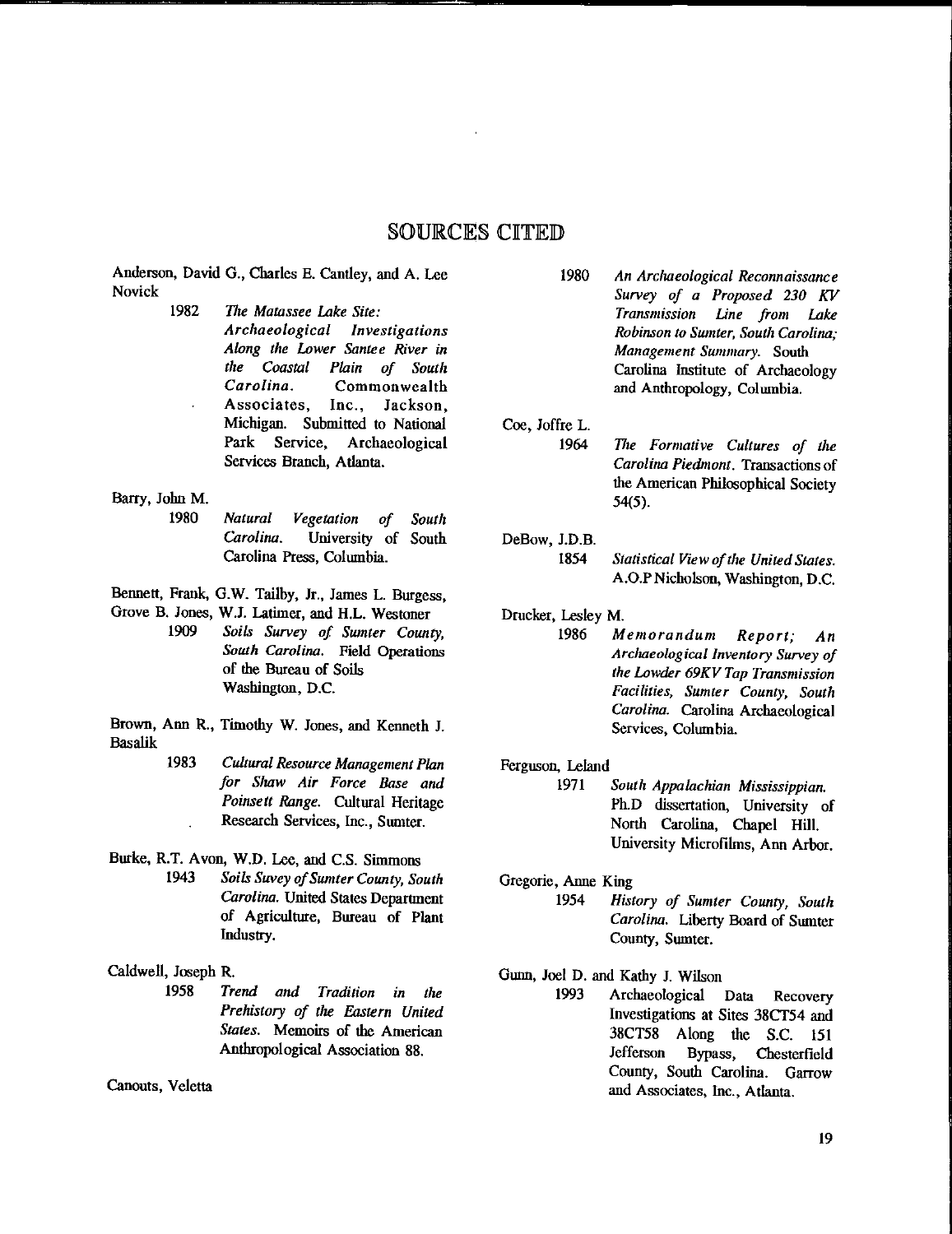- Hanson, Glen T., Jr. 1982 The *Analysis of Late Archaic-Early Woodland Adaptive Change Along the Middle Savannah River: A Proposed Study.* South Carolina Institute of Archaeology and Anthropology Notebook 14: 1-38.
- Michie, James
	- 1977 *The Late Pleistocene Human Occupation of South Carolina.*  Unpublished Honor's Thesis, of Anthropology, University of South Carolina, Columbia.

#### Mills, Robert

- 1972 [1826] *Statistics of South Carolina.*  The Reprint Press, Spartenburg, South Carolina.
- Oliver, Billy L.
	- 1981 The *Peidmont Tradition: Refinement of the Savannah River Stemmed Point Type.* Unpublished Master's thesis, Department of Anthropology, University of North Carolina, Chapel Hill.
- Phelps, David S.
	- 1983 Archaeology of the North Carolina Coast and Coastal Plain: Problems and Hypotheses. In *The Prehistory of North Carolina: An Archaeological Symposium,* edited by Mark A. Mathis and Jeffrey J. Crow, pp. 1-51. North Carolina Division of Archives and History, Raleigh.

#### Pitts, I.I.

1974 *Soil Survey of Florence and Sumter Counties, South Carolina.* United States Deparunent of Agriculture, Soil Conservations Service, Washington, D.C.

#### Revill, Janie

1968 *Sumter District.* The State Printing Co., Columbia.

#### Roberts, Wave D.

1987 *Archaeological Survey of the S-43- 43 Bridge Replacement Borrow Pit, Sumter County.* South Carolina Department of Highways and Public Transportation, Columbia.

Sassaman, Kenneth E., Mark J. Brooks, Glen T. Hanson, and David G. Anderson

- 1990 *Native American Prehistory of the Middle Savannah River Valley.*  Savannah River Archaeological Research Papers I, pp. 303-317. Occasional Papers of the Savannah River Archaeological Research Program, South Carolina Institute of Archaeology and Anthropology, University of South Carolina, Columbia.
- Shelford, Victor E.
	- 1963 *171e Ecology of North America.*  University of Illinois Press, Urbana.
- South, Stanley

1960

*An Archaeological Survey of Southeastern North Carolina.* **Ms.**  on file, Research Laboratories of Anthropology, University of North Carolina, Chapel Hill.

#### Stoltman, James B.

1974 *Groton Plantation: An Archaeological Study of a South Carolina locality.* Monographs of the Peabody Museum 1, Harvard University, Cambridge.

#### Trinkley, Michael

- 1978 *Archaeological Investigations in the Vicinity of the S-84 Bridge Replacement, Bamburg County, South Carolina.* South Carolina Department of Highways and Public Transportation, Columbia.
	- 1980 *Additional Investigation of the Pageland By-Pass Borrow Pit, Chesterfield County.* South Carolina Department of Highways and Public